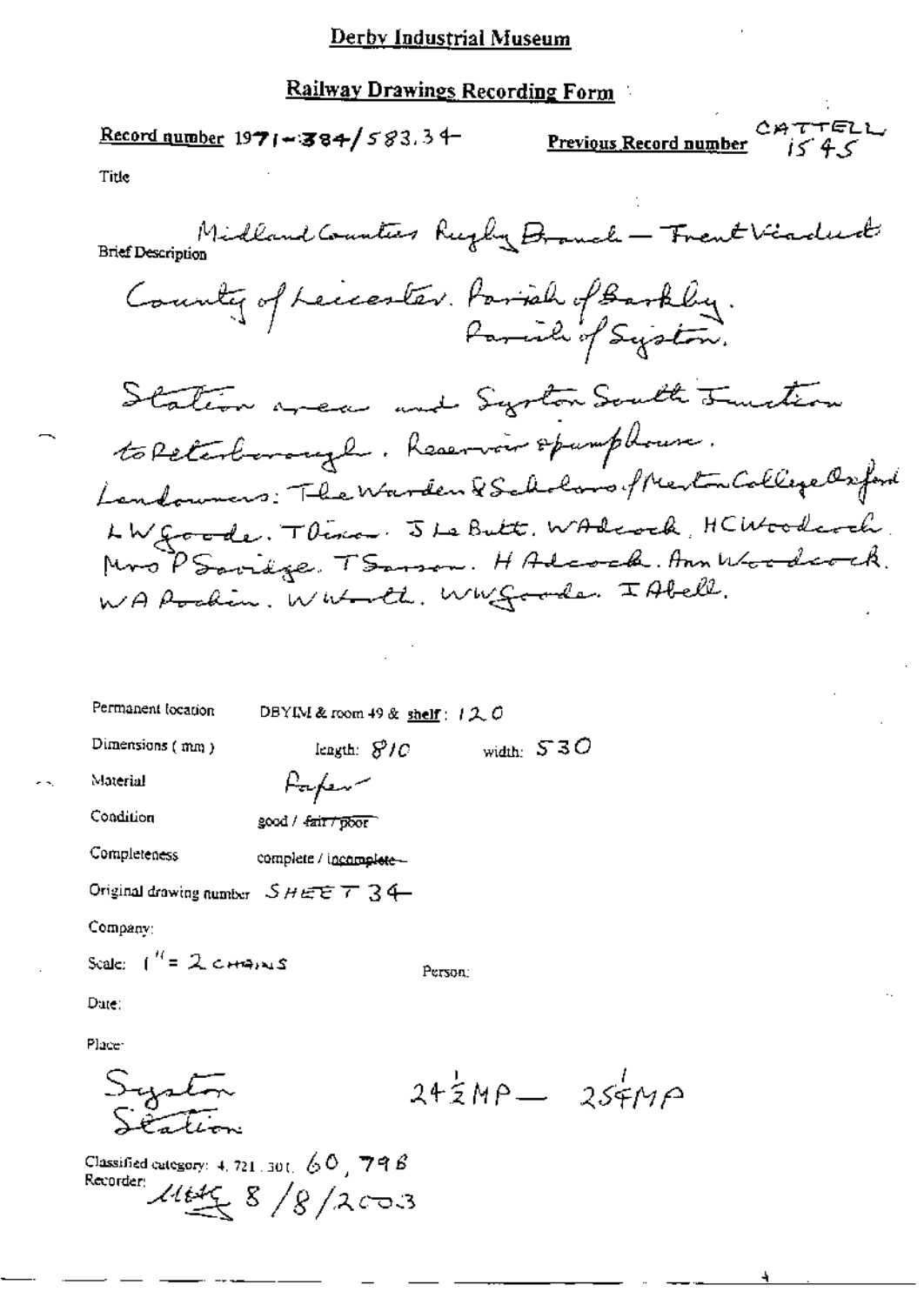Record number 1971-384/563.1-.2 Previous Record number Midlend Rachway Title  $SYSTON$ Plan of tracks from south of System States **Brief Description** to East Junction and North Junction including North to Cost arrow. Details of accident between Mail train North  $\mathsf{s}$  75  $\tau_{\mathit{c} \, \mathcal{N}}$ South Two copies. Permanent location DBYIM & room  $+9$  & shelf:  $119$ length:  $(575 \text{ width: } 515$ Dimensions (mm) Material Fracing folice Condition good / <del>fair / poo</del>r Completeness complete / incomplete  $314/5468$ Original drawing number Company: MR Scale:  $1'' = 66$  FEET Person: Date:

Place:

Syrton

Classified category, 4, 721 [301] 60, 798 79C Recorder:  $\mu_{\mathcal{U}}$  13/6/2003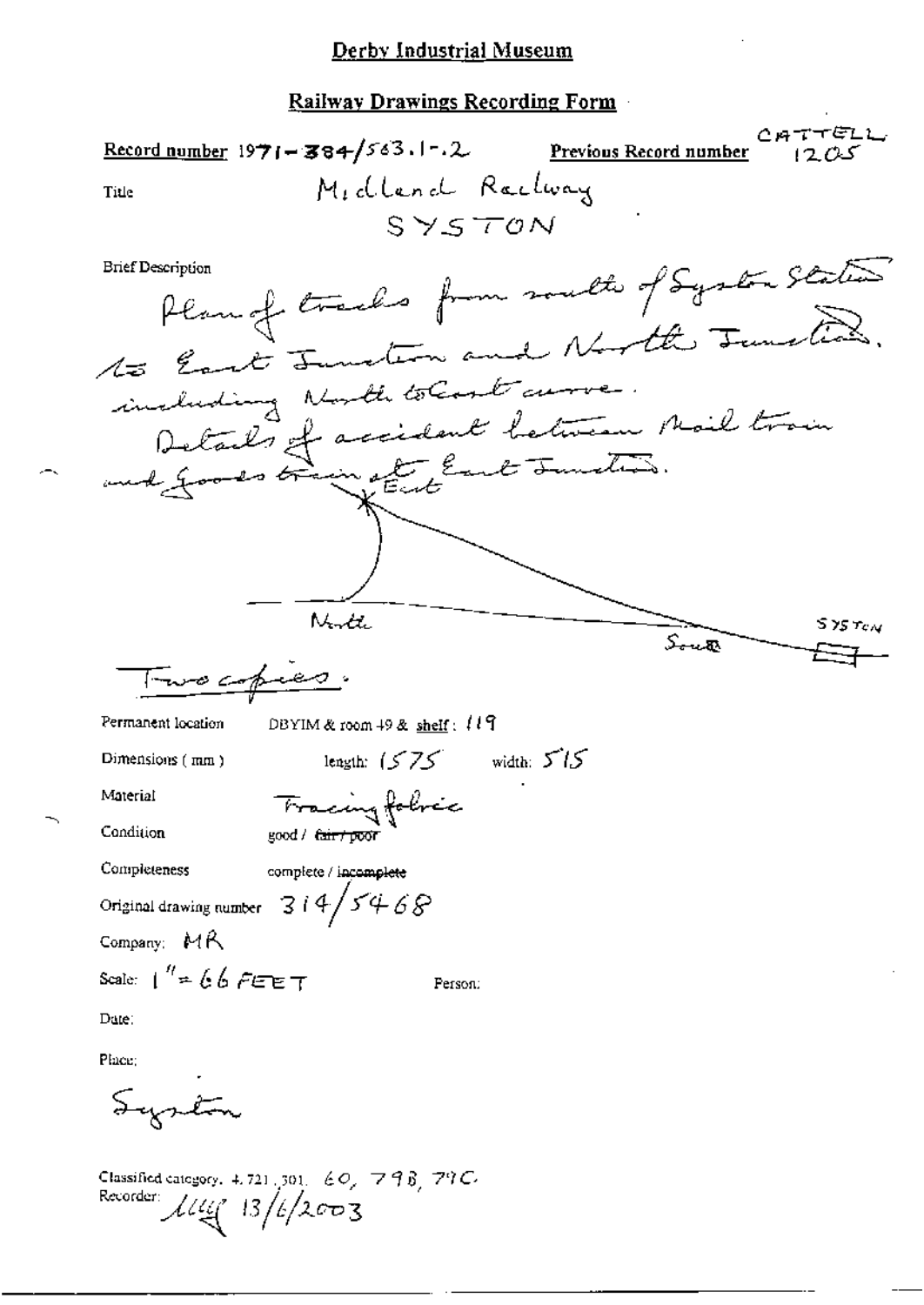# Railway Drawings Recording Form

Record number 1997-5/734-

Previous Record number  $M_R$  $(132/g22)$ 

Title

$$
SYSTON
$$
 
$$
ENT
$$
 
$$
TUNC
$$
 
$$
SMP = M^3
$$
 
$$
Cand y's hand
$$

**Brief Description** 

Permanent location

DBYIM & room 49 & shelf:  $95$ 

Dimensions (mm)

length:  $835$  width:  $540$ 

 $7258$ 

Material

Paper

Condition

good / fater poor

Completeness

complete / immensioner

Original drawing number

Company: MR

Scale:  $1'' = 40$ reet Date:  $9.6.190$ 

Person: H Clagge

 $\mathcal{L}^{(1,0)}$ 

 $\lambda$ 

Place:

System lost.

Classified category: 4, 721, 301,  $-$  7 9  $\beta$ Recorder Usec 7/5/1999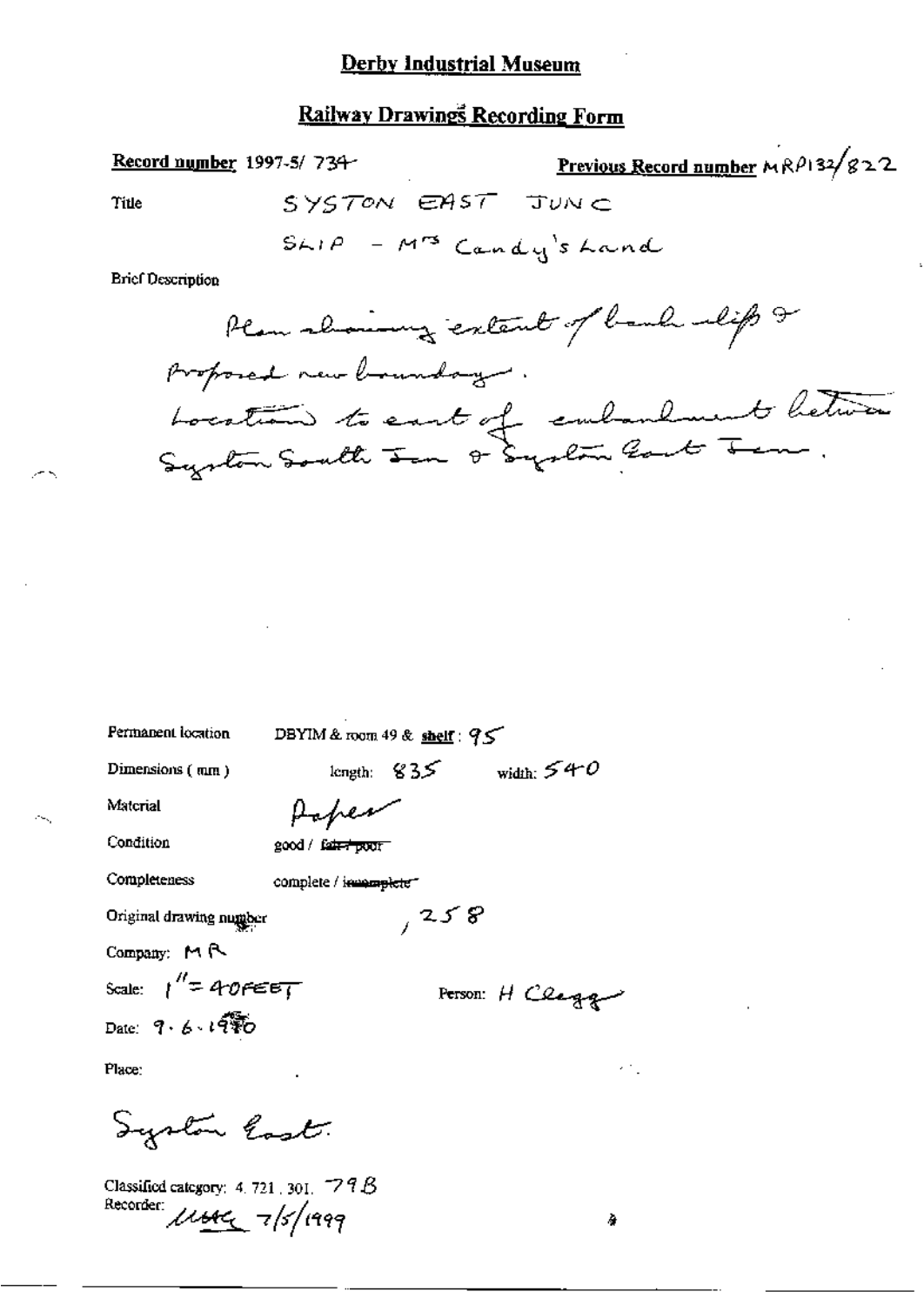### Record number 1997-5/ 284-

Previous Record number 
$$
\sqrt{P^2/3} \times \sqrt{3} \sqrt{8}
$$

**Title** 

$$
{\small F}{\small R}{\small I}{\small S}{\small B}{\small Y}
$$

**Brief Description** 

Ham of tracks and boundaries to the  
\n
$$
\phi
$$
 Find  $\frac{1}{2}$  relation, showing the input of the  
\n $\phi$  for all  $\phi$  and  $\phi$  are the number of  $\phi$  and  $\phi$  are equal to  $\phi$ .

DBYIM & room 49 & shelf:  $69$ Permanent location length:  $820$  width:  $455$ Dimensions (mm) Paper on folmia Material Condition good / fair / poor Completeness complete / incomplete- $356$ Original drawing number Company:  $M \land \neg$ Scale:  $\int_0^H \pi$   $\int \pi dH \, dH$ Person:  $AH$ Date:  $O2 + 1894$ Place: Frisley Classified category: 4, 721, 301,  $\iff$   $\top$   $\mathcal{F}\mathcal{B}$ Recorder: ULQ 9.1.98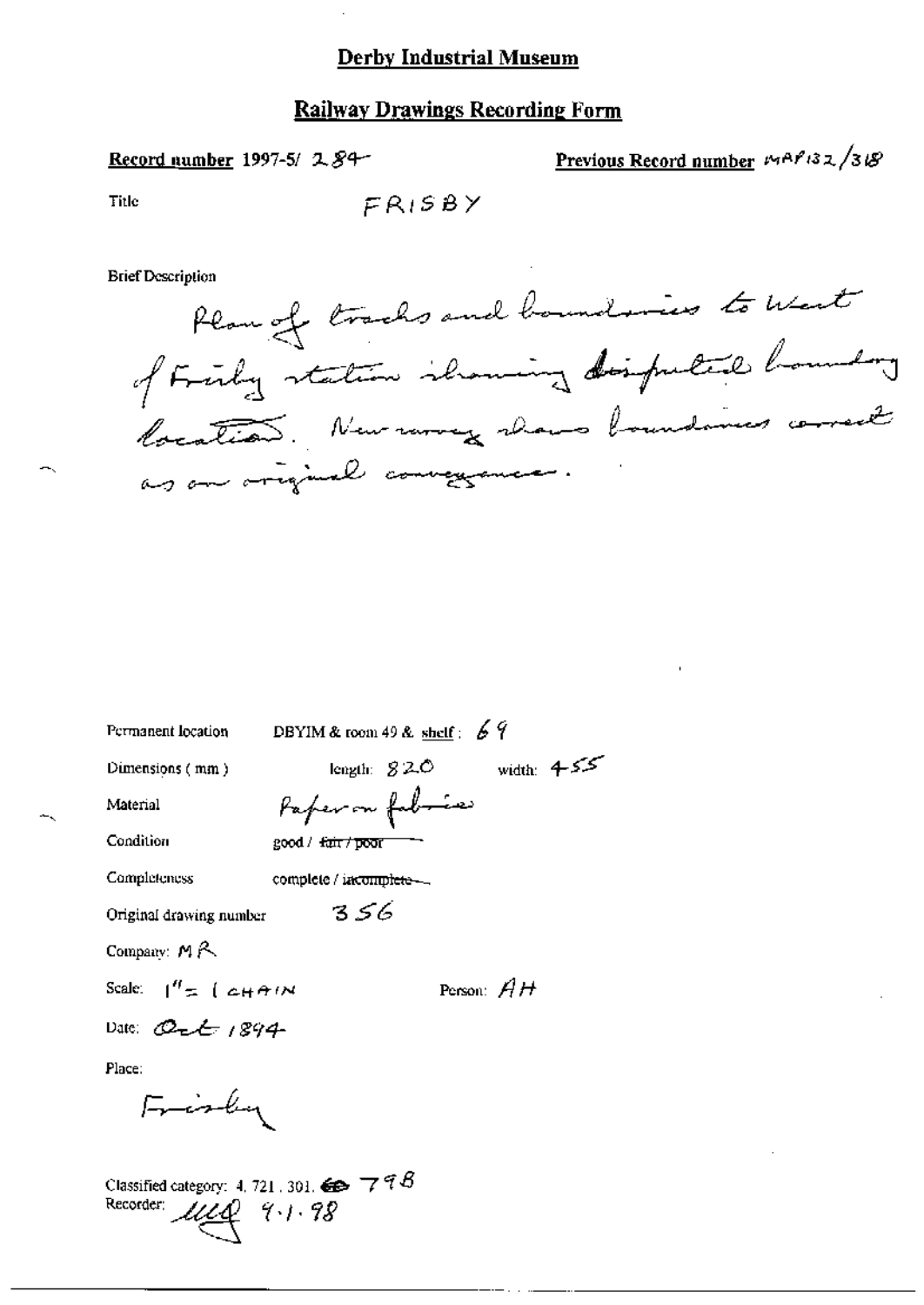# **Railway Drawings Recording Form**

| Record number 1997-5/ $163$                           | Previous Record number MRP132/170 |
|-------------------------------------------------------|-----------------------------------|
| Midland Railway<br>Title                              |                                   |
| plan of                                               |                                   |
| Level Croming<br>Asfandly<br><b>Brief Description</b> |                                   |
|                                                       |                                   |
| Plan of tracks, land, buildings                       |                                   |
| and professed alterations to level worsing            |                                   |
| adgreent to station.                                  |                                   |
|                                                       |                                   |

DBYIM & room 49 & shelf:  $62$ Permanent location length:  $780$  width:  $450$ Dimensions (mm) Paper on folice Material good / fair / poor = -Condition complete / isesmplete-Completeness Original drawing number  $334/292$  e 3 Company: MR  $1'' = 40$  Fert Scale: Person: Date: Place: fordla  $\gamma_{+-}$ 

Classified category: 4, 721, 301,  $\leftrightarrow$  7 9  $\theta$ Recorder:  $\mathcal{U}\mathcal{H}$  25.9.97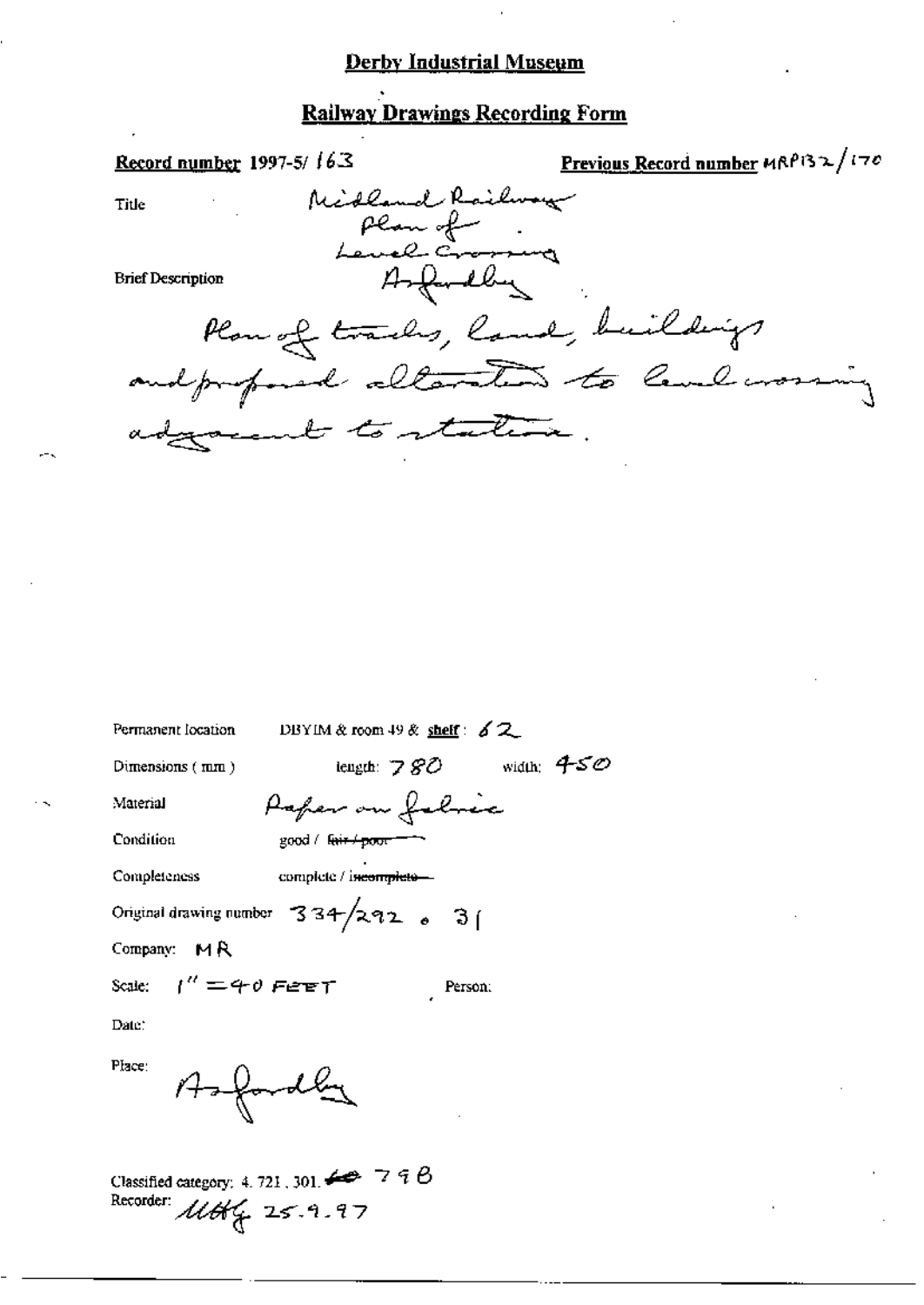PLAND AAILWAY<br>PLAN OF PROPERTY CATTELL Record number  $1971 - 384/267$  $1318$ Title  $PAR$ ish Of MELTON **Brief Description**  $IN$  THE COUNTY  $\overline{\mathcal{Q}}$  $\overline{\mathcal{F}}$ BELONGING TO

Plan of station aver with roads, buildings<br>watercourses, Oakhan Carel, fields & landowners. Deviation of river-landowners This Ludlam and R<sup>d</sup> Kettleburrow.<br>Olter land affected - Vironal Melbourne.

Permanent location DBYIM & toom 49 & shelf: [1.#2. Dimensions (mm) length:  $5/0$ width:  $400$ 

Material

Transmit profer outselver  $\epsilon$  and  $\epsilon$  and  $\epsilon$  and  $\epsilon$ 

Condition Completeness

complete / incomplete

Original drawing number  $F365$ 

Company: MR

Scale:  $\int_{0}^{\pi} 2\frac{1}{2}$  chains

Person;

Date: May 8, 1850

Place:

Mielton Maubron

Classified category:  $4.721$ ,  $301$ ,  $79.6$ Recorder: 1119 16/11/2001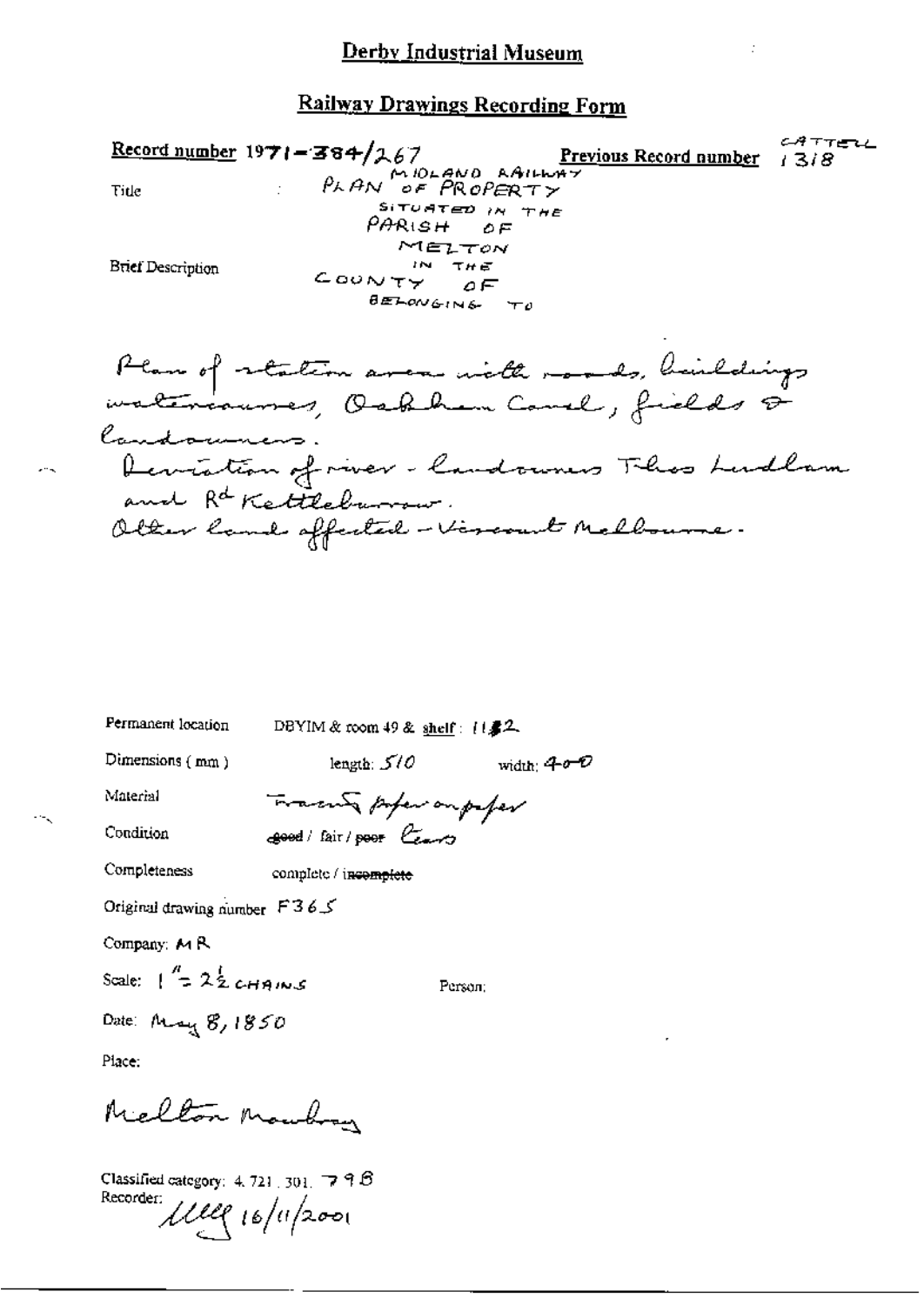**Railway Drawings Recording Form** 

CATTELL Record number  $1971 - 384 / 588$ Previous Record number  $M, R$ . Tide

PLAN OF LAND IN THE PARISH OF MELTON MOWBRAY IN THE COUNTY OF LEICESTER.

**Brief Description** 

Plan of land to north of railwaystation rhaming 3 plats sold to Mr Thomas Sharp for \$641.5.0. for offered Sacres. Plan shows station, road, River Ege & canal.

width:  $555$ 

Permanent location

DBYIM & room  $49$  & shelf:  $120$ 

Dimensions  $(mn)$ 

Material

length:  $625$ 

Condition

Paperonfolice good / fair / poor

complete / incomplete

Original drawing number  $\forall \lambda$ 

Company: HR

Completeness

Scale:  $\int^h = \int C H^2 dN$ 

Person:

Date:  $F_{\infty} \ell_{\infty} 7.1856$ 

Place:

Melton Mowbray

Classified category:  $4.721$ ,  $301$ ,  $79.6$ Recorder:  $\mu$ uzz 29/3/2001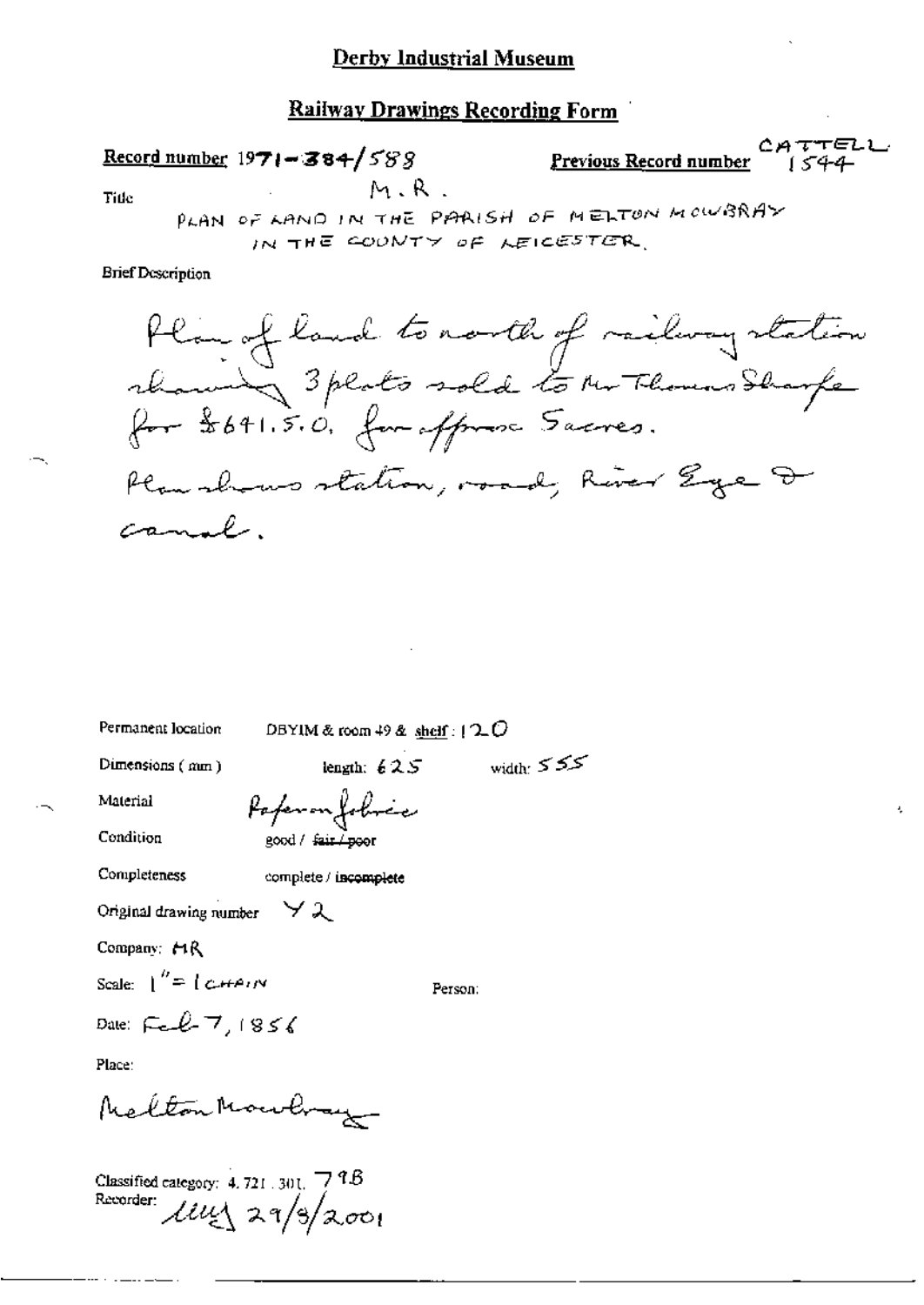Record number 1997-5/687.

$$
Previous Record number  $MRP/32/770$
$$

Title

**Brief Description** 

| Permanent location                        | DBYIM & room $49$ & shelf: $9$ 2               |  |  |  |  |
|-------------------------------------------|------------------------------------------------|--|--|--|--|
| Dimensions (mm)                           | length: $1\ell$ b $\mathcal O$<br>width: $665$ |  |  |  |  |
| Material                                  | Paperonfolocc                                  |  |  |  |  |
| Condition                                 | good / f <del>air / poor +</del>               |  |  |  |  |
| Completeness                              | complete / incomplete                          |  |  |  |  |
|                                           | ,32<br>Original drawing number                 |  |  |  |  |
| Company: $M$ $R$                          |                                                |  |  |  |  |
| Scale $\frac{1}{2}$ + 0 Feb $\frac{1}{2}$ | Person:                                        |  |  |  |  |
| 1878<br>Date.                             |                                                |  |  |  |  |
| Place:                                    |                                                |  |  |  |  |
| Mellon Mouling                            |                                                |  |  |  |  |

Classified category: 4, 721, 301.  $\rightarrow$  THB Recorder: 1mg 28.1.1999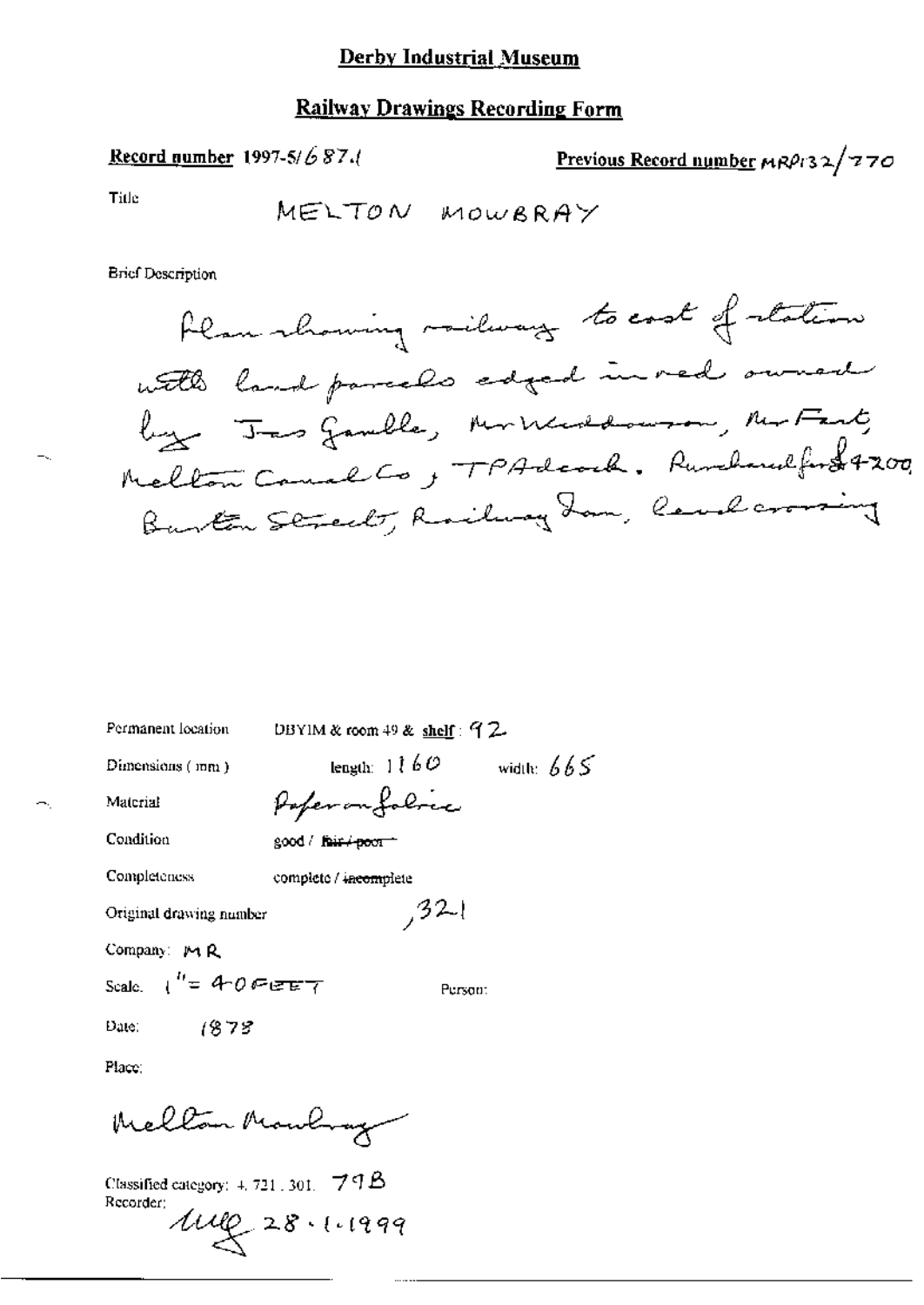### **Railway Drawings Recording Form**

#### Record number 1997-5/687.2.

Previous Record number MRP132/770

Title

**Brief Description** 



| Permanent location                                       | DBYIM & room 49 & shelf $\mathcal{L}$ |                    |  |  |
|----------------------------------------------------------|---------------------------------------|--------------------|--|--|
| Dimensions (mm)                                          | length: $80^\circ$                    | width: $645^\circ$ |  |  |
| Material                                                 | Tracing followed                      |                    |  |  |
| Condition                                                | good / <i>f</i> air / proc            |                    |  |  |
| Completeness                                             | complete / mcomplete                  |                    |  |  |
| Original drawing number                                  |                                       |                    |  |  |
| Company: MR                                              |                                       |                    |  |  |
| Scale: $\int_{0}^{\infty}$ = 2.0 $\theta$ e $\infty$ $T$ | Person:                               |                    |  |  |
| Date: $/978$                                             |                                       |                    |  |  |
|                                                          |                                       |                    |  |  |

Place:

٠,

Meltan Mowlinger

Classified category: 4, 721, 301,  $\Box$ 9 $\Theta$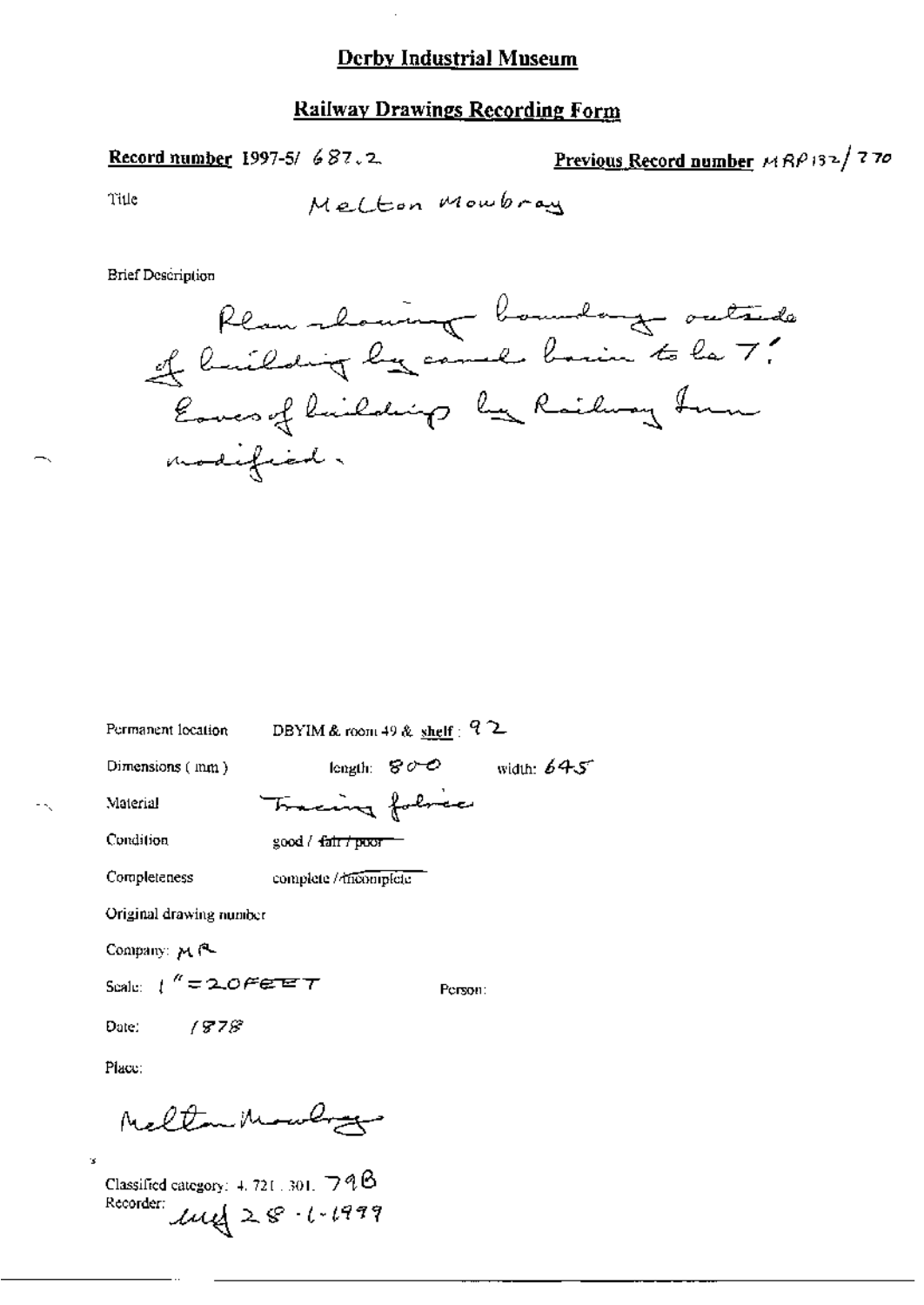### Railway Drawings Recording Form

Record number 1997-5/687.3

Previous Record number MRP132/770

Title

MELTON MOWBRAY

**Brief Description** 

Similar tracing as 1997-5/687.2<br>Signed & datal

 $\bar{z}$ 

| Permanent location        | DBYIM & toom $+9$ & shelf: $9^{\circ}$ 2 |
|---------------------------|------------------------------------------|
| Dimensions (mm)           | width: $58D$<br>length: $660$            |
| Material                  | Tracang fabric                           |
| Condition                 | good / L <del>air / poor -</del>         |
| Completeness              | complete / meemplete                     |
| Original drawing number   |                                          |
| Company: MR               |                                          |
| Scale: $1'' = 2.0$ Fere T |                                          |
| Date: 19 Oct 1878         | Person CA Macaulay                       |
| Place:                    |                                          |
| Mellon Moulmary           |                                          |

 $\sim$   $\epsilon$ 

Classified category:  $4.721.301.$   $\nabla$   $\theta$   $\beta$ Recorder:  $1146328111999$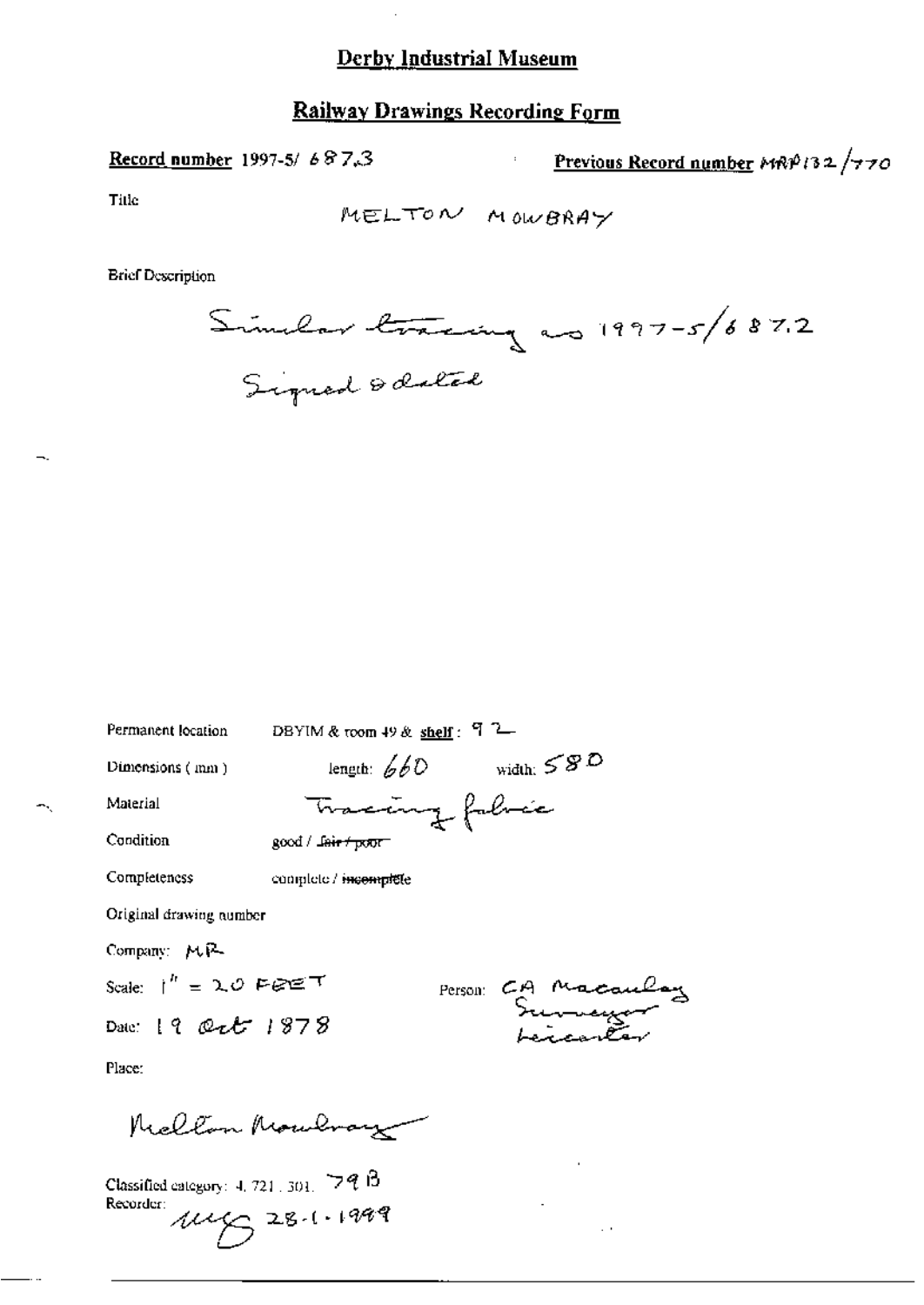# **Railway Drawings Recording Form**

Previous Record number  $\mu$ 1 R  $\rho$ 132/770 Record number 1997-5/  $687.4$ Title MELTON NAVIGATION COMPANY PLAN OF CANAL BASIN AND WHARE

**Brief Description** 



| Permanent location                                                             | DBYIM & room $+9$ & shelf $\div$ 7 2 |  |  |  |
|--------------------------------------------------------------------------------|--------------------------------------|--|--|--|
| Dimensions $(mn)$                                                              | width: $525$<br>length: $565$        |  |  |  |
| Material                                                                       | Francisco folicia                    |  |  |  |
| Condition                                                                      | good / 4air / pcon                   |  |  |  |
| Completeness                                                                   | complete / <del>intomplete -</del>   |  |  |  |
| Original drawing number                                                        |                                      |  |  |  |
| Company: $M$ $\uparrow$                                                        |                                      |  |  |  |
| Scale: $t'' = 33$ F B B $T$                                                    | Person:                              |  |  |  |
| Date: $15$ map $1878$                                                          |                                      |  |  |  |
| Place:                                                                         |                                      |  |  |  |
| McClinghamler                                                                  |                                      |  |  |  |
| Classified category: $4.721$ , $301$ , $\supseteq$ $\eta$ $\beta$<br>Recorder: | 1.1999                               |  |  |  |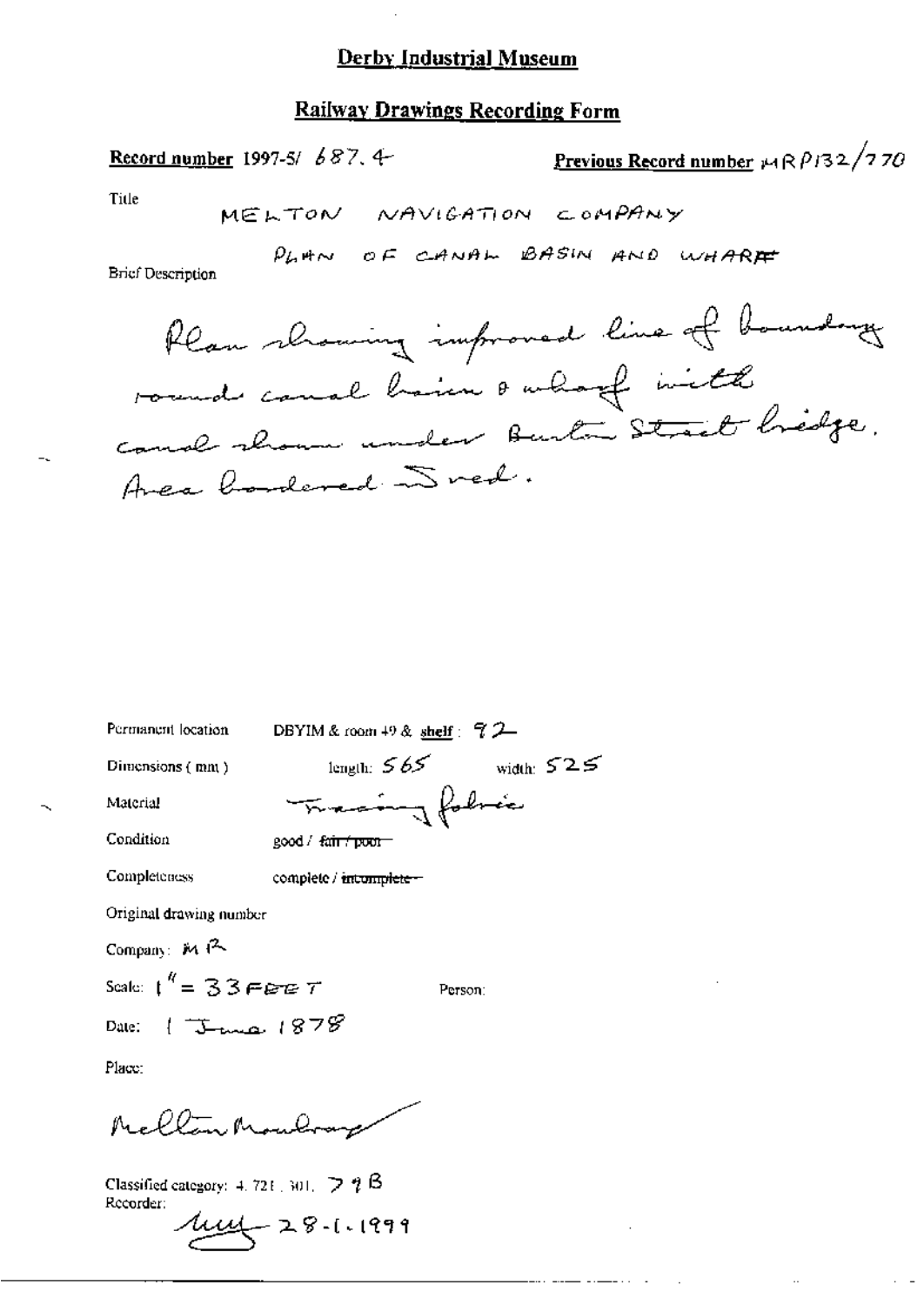### **Railway Drawings Recording Form**

Previous Record number  $MRP13.2/770$ Record number 1997-5/687.5

Title

MELTON MOWBRAY

**Brief Description** 

Permanent location



DBYIM & room 49 & shelf:  $72$ length:  $670$ width:  $340$ Dimensions ( $tan$ ) Fracen fabric Material Condition good / fair / poor Completeness complete / incomplete Original drawing number Company: MR Scale:  $1^{\prime\prime} = 2\frac{1}{2}$  c<sub>H</sub>Am/5 Person: James Allfoot Date:  $Seft3,1878$ Place: Mellon Monterey

Classified category:  $4.721$  ,  $301$ ,  $\neg$   $q$   $B$ Recorder:  $2002223.1.1999$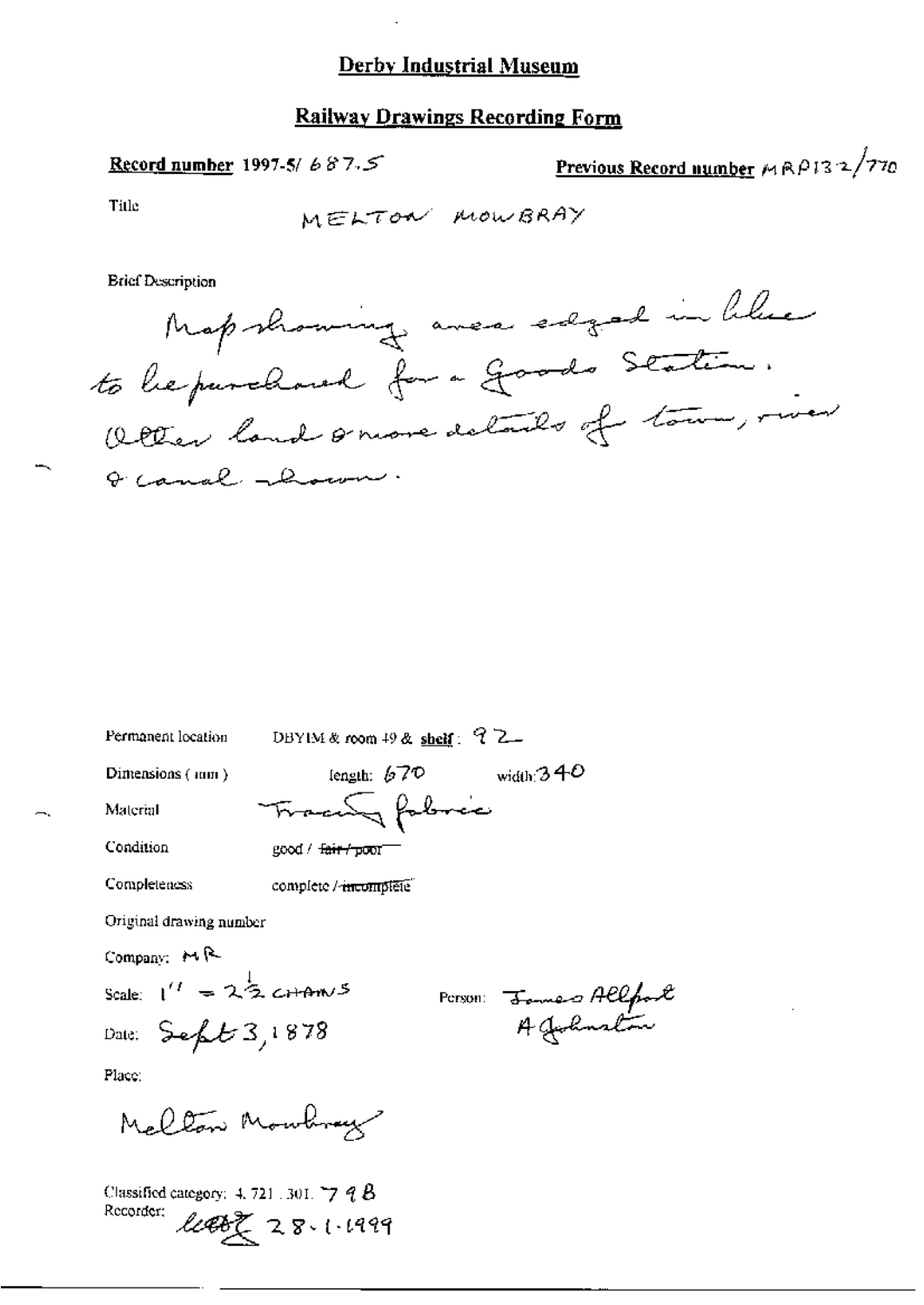### **Railway Drawings Recording Form**

#### Record number 1997-5/ $(27$

Previous Record number 14RP132/129

Title

Desintion of Footpath at Melta

**Brief Description** 

Ink plan of route through Melton with roods, vivers and buildings shown adjoint to Barton Street. Various pencilled additions and I dimensions to rhow diversion of foothfall [unclear!]

DBYIM & room 49 & shelf:  $60$ Permanent location length: 3 SO width:  $29S$ Dimensions (mm) Tracing paper on folice Material sood / fair / poor brittle Condition complete / incomplete Completeness Original drawing number -Company: MR  $1'' = 2\frac{1}{2}$  chains Scale: Person:  $1880$ Date: Melton Monotray Place: Classified category: 4. 721, 301,  $79\%$ Recorder:  $\mathcal{U}\rightarrow\mathcal{C}$  16/7/97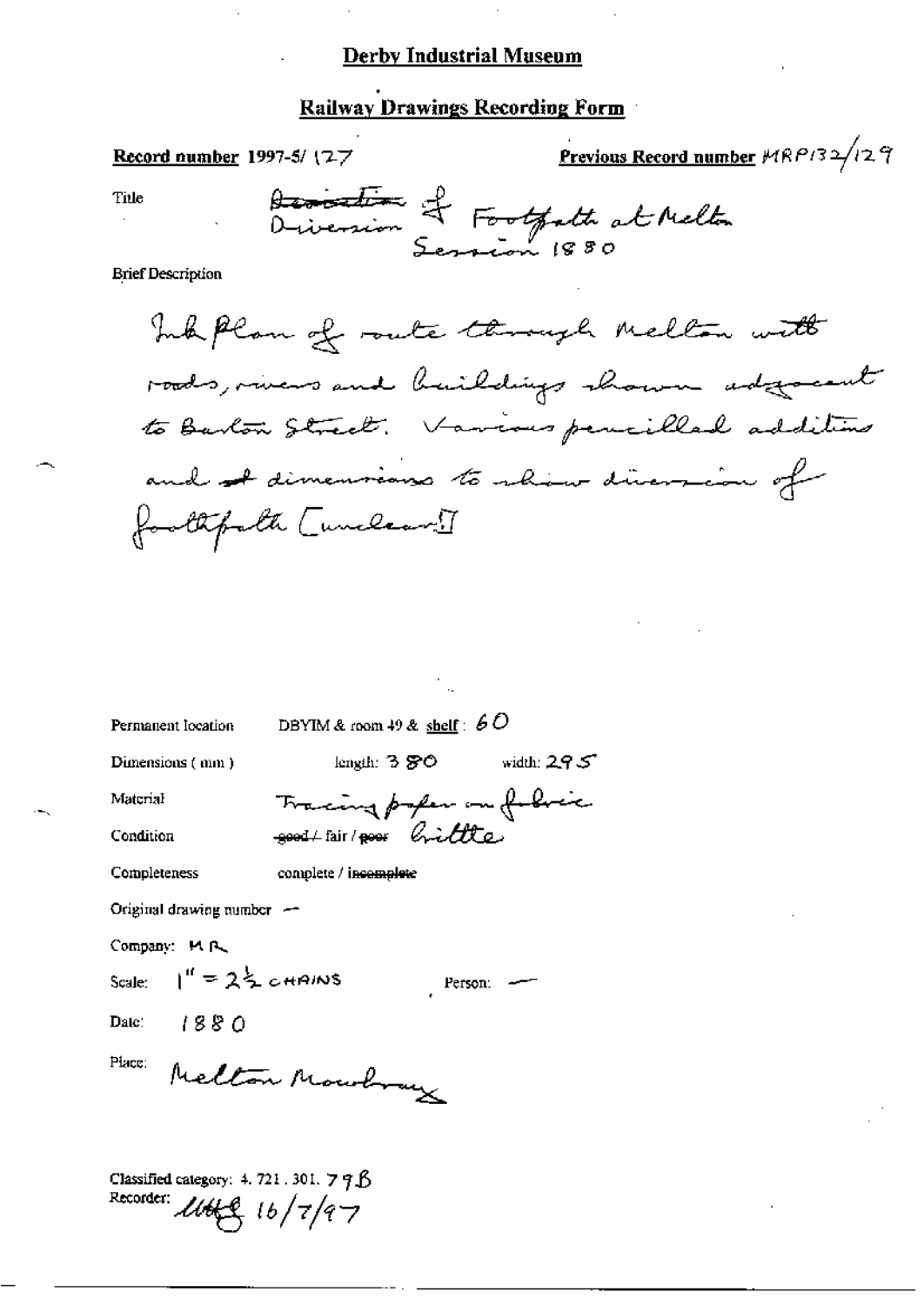Record number 1997-5/ $327$ 

Previous Record number  $MRP/32/36%$ 

Title

**Brief Description** 

Plan reming proposed new trades, red introrpencial; on existing route from Melton West to Sampy Melton all existing trades, huildings, rands, waterways Eignals about. Total plan covered to Sadla from.

Permanent location

DBYIM & room 49 & shelf :  $\sqrt{2}$ 

Dimensions (mm)

length;  $548c$  width;  $485$ 

Paper good / f<del>air / poo</del>

Condition

Material

Completeness

complete / incomplete

Original drawing number  $\chi$   $\vee$  (11  $\frac{1}{3}$   $\zeta$ )

Company:

Scale: 
$$
1'' = 2
$$

Alv 5

Person:

Date: May 1902

Place:

Mellon Moubray - Sexchy

Classified category: 4, 721, 301,  $\mathcal{G} \mathcal{D}$   $\mathcal{D} \mathcal{A} \mathcal{B}$ Recorder:  $\mathcal{L}152 + 6\sqrt{28}$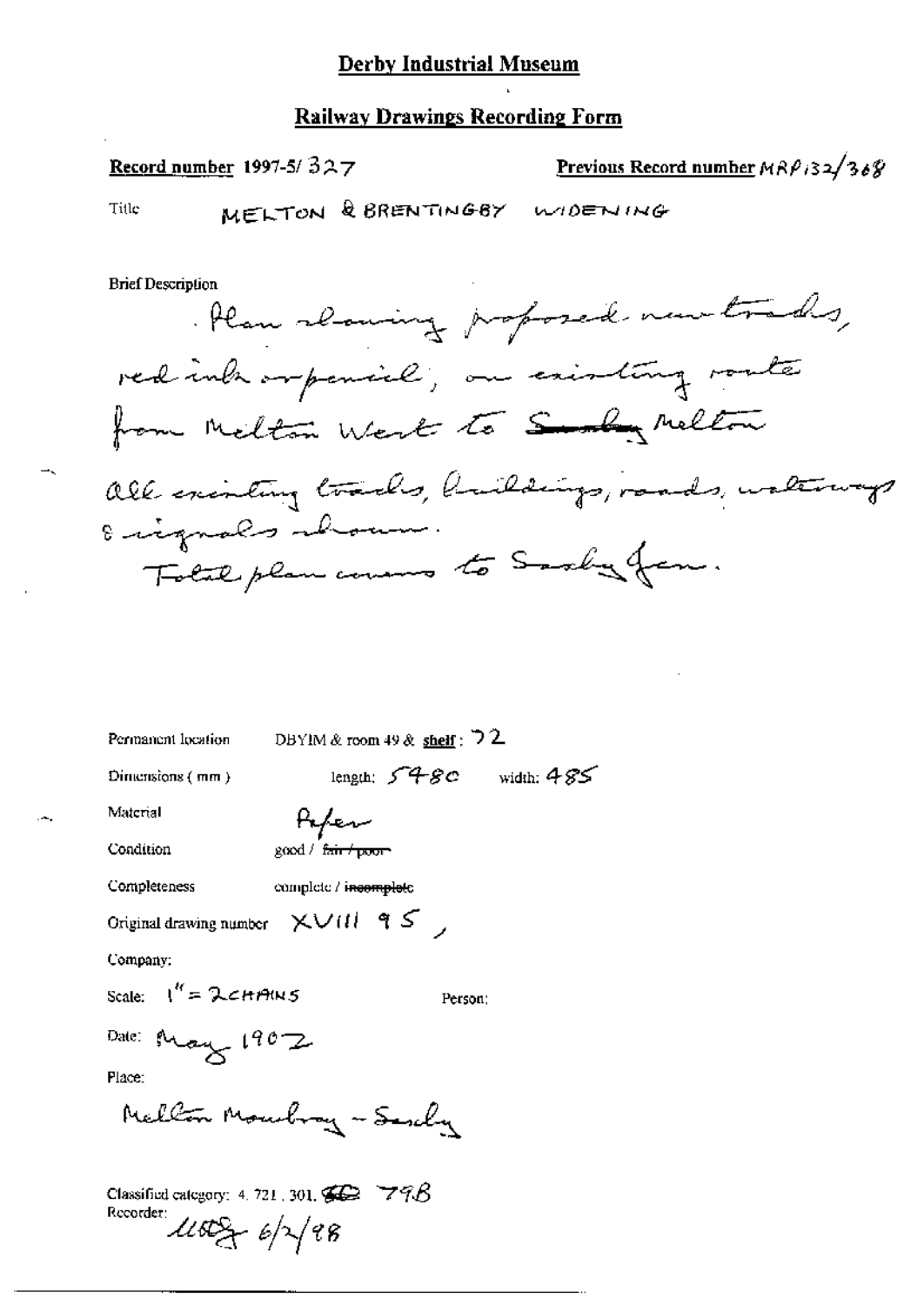### **Railway Drawings Recording Form**

Record number 1997-5/377. **Previous Record number**  $MRP/3 = 421$ NORTH WUFFENHAM Title

**Brief Description** 



Permanent location

DBYIM & room 49 & shelf : 75

Dimensions (mm)

Material

Paperon fobric

Condition

good / fair / poor

Completeness complete / incomplete

Original drawing number  $35/E$ , 773

Company: MR

Scale:  $\int_{0}^{\pi}$  = 3 c  $H$   $\theta$   $\mu$  s

Person.

length:  $420$  width:  $315$ 

Date:

Place:

Nt the Leffenham

Classified category: 4, 721, 301,  $\otimes$   $\otimes$   $79\odot$ Recorder: *Will 17/2/98*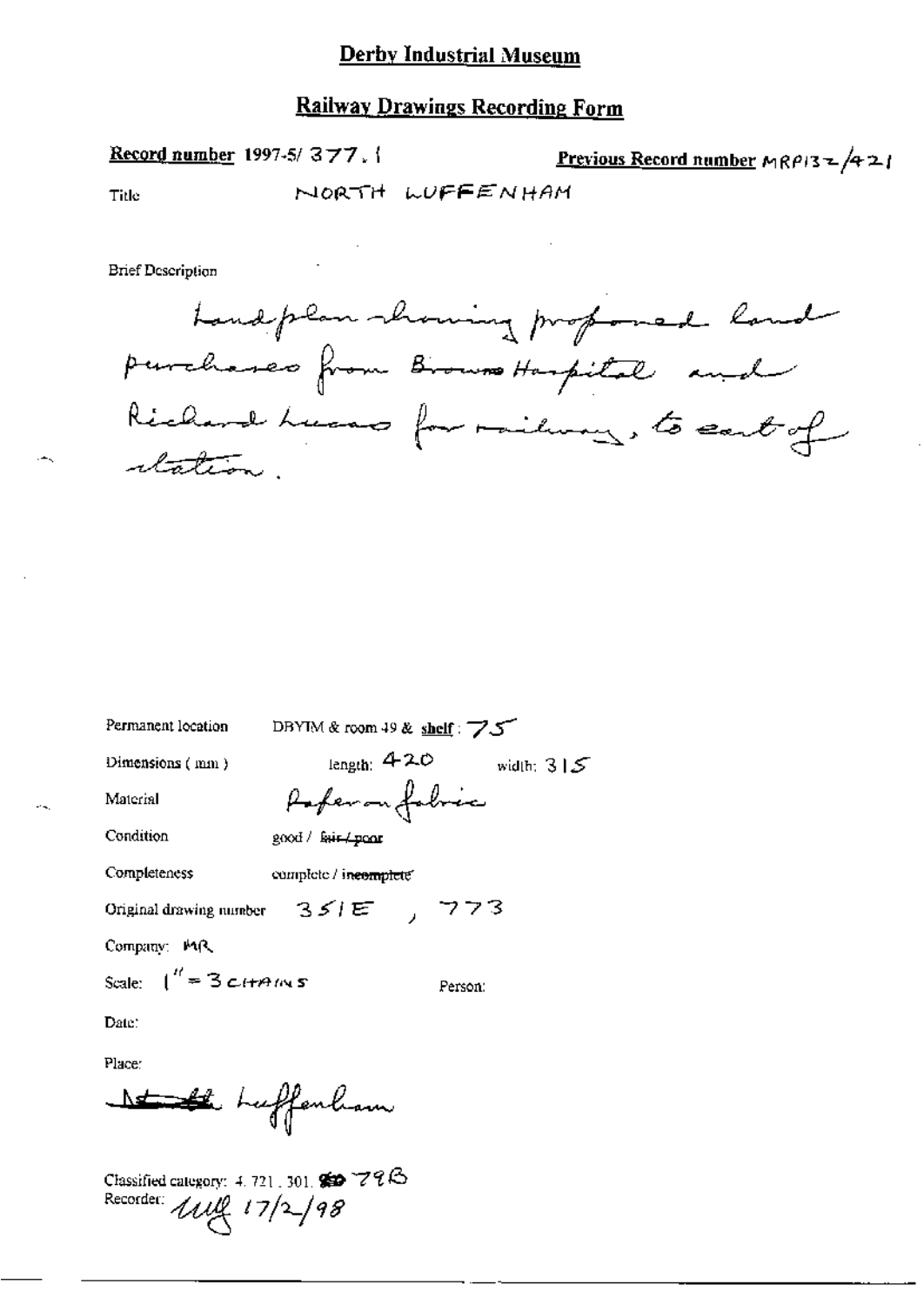# Railway Drawings Recording Form

### Record number 1997-5/ $\leq$ 8(

Previous Record number MRP132/656

Title

 $M, R$ .

LUFFENHAM

**Brief Description** 



| Permanent location                        | DBYIM & room 49 & shelf: S 6    |
|-------------------------------------------|---------------------------------|
| Dimensions (mm)                           | length: $12.15$<br>width: $660$ |
| Material                                  | Poperarfoloxía                  |
| Condition                                 | good / fa <del>ir / poor—</del> |
| Completeness                              | complete / incomplete-          |
| Original drawing number $\overline{KL}$ 3 | 805                             |
| Company: MR                               |                                 |
| Scale: $\frac{1}{1}$ = (cHAIM             | Person:                         |
| Date: $\int_{\text{max}} 20^b$ , 1893     |                                 |
| Place:                                    |                                 |
|                                           |                                 |

Luffenham

Classified category, 4, 721, 301,  $\overline{\bullet} \overline{\bullet} \overline{\bullet} \overline{\bullet} \overline{\bullet} \overline{\bullet} \overline{\bullet} \overline{\bullet} \overline{\bullet} \overline{\bullet} \overline{\bullet} \overline{\bullet} \overline{\bullet} \overline{\bullet} \overline{\bullet} \overline{\bullet} \overline{\bullet} \overline{\bullet} \overline{\bullet} \overline{\bullet} \overline{\bullet} \overline{\bullet} \overline{\bullet} \overline{\bullet} \overline{\bullet} \overline{\bullet} \overline{\bullet} \overline{\bullet} \overline{\bullet} \overline{\bullet} \overline{\bullet}$ Recorder:  $4466$   $7/8/1998$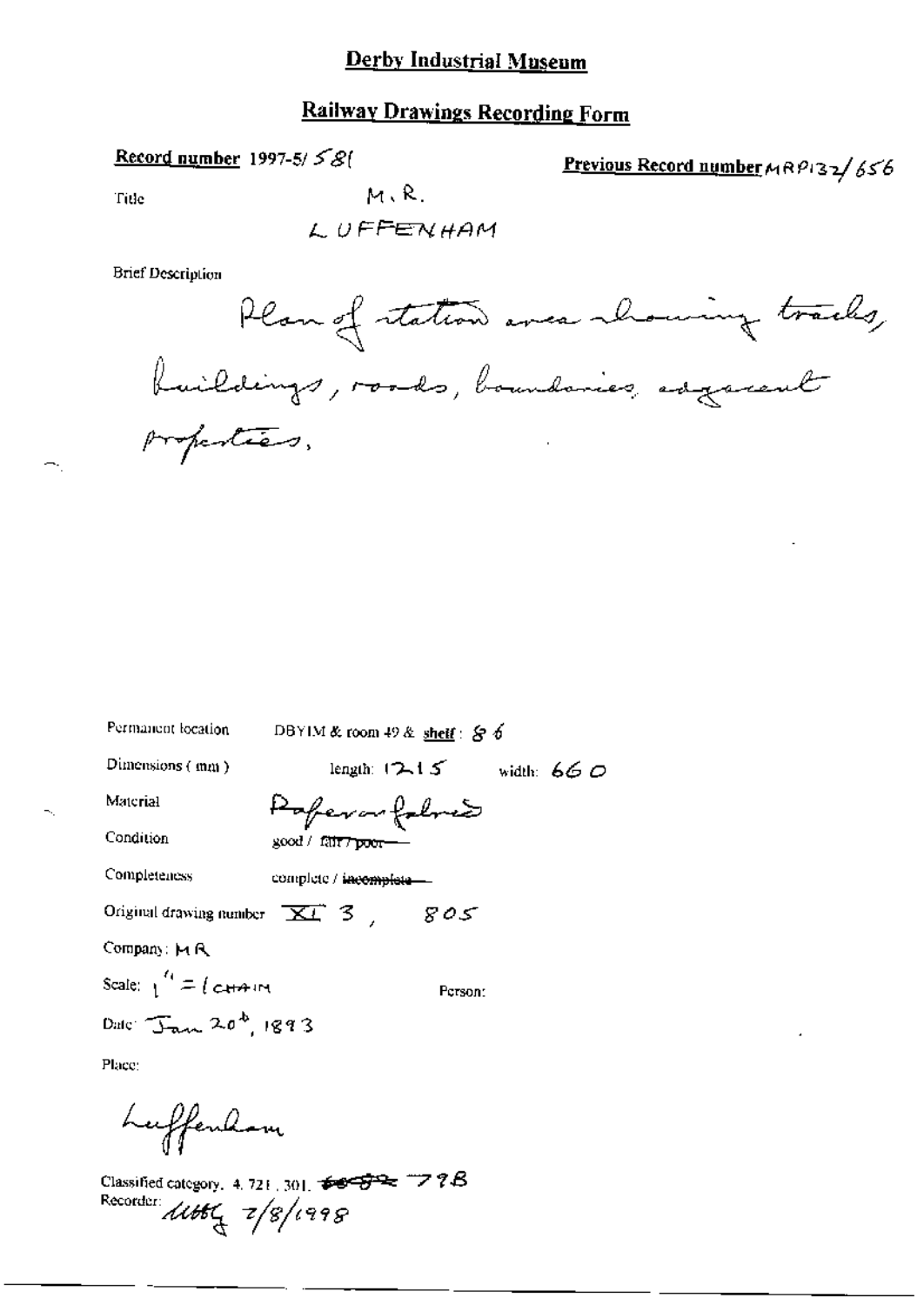#### Railway Drawings Recording Form

Record number 1997-5/833 Previous Record number MRP132/472 County of Rutland Title Parish of Ketton **Brief Description** 

Plan of Kelton station area show Small avec of land in red offorite Medland Hotel. footbridge - hands slip?.

| Dimensions $(mm)$ |  |
|-------------------|--|
| Material          |  |

Permanent location

length:  $\ell$  SS width:  $4\ell$ Paper on folice

DBYIM & room 49 & shelf:  $/0$  O

Condition

Completeness

complete / incomplete ...

 $good /$  fair  $f$  poor

Original drawing number  $X \cup A$ 

Company:  $M$   $R$ 

Scale:  $\int_{0}^{R} = \int_{0}^{R} G H H dW$ 

Date: 8 Jan 1886

Person:  $C + C$ 

 $7506$ 

Place:

Ketten

Classified category:  $4.721$ , 301,  $-7$   $7$   $6$ Recorder  $\mu_{\mathcal{A}}$  6/8/1999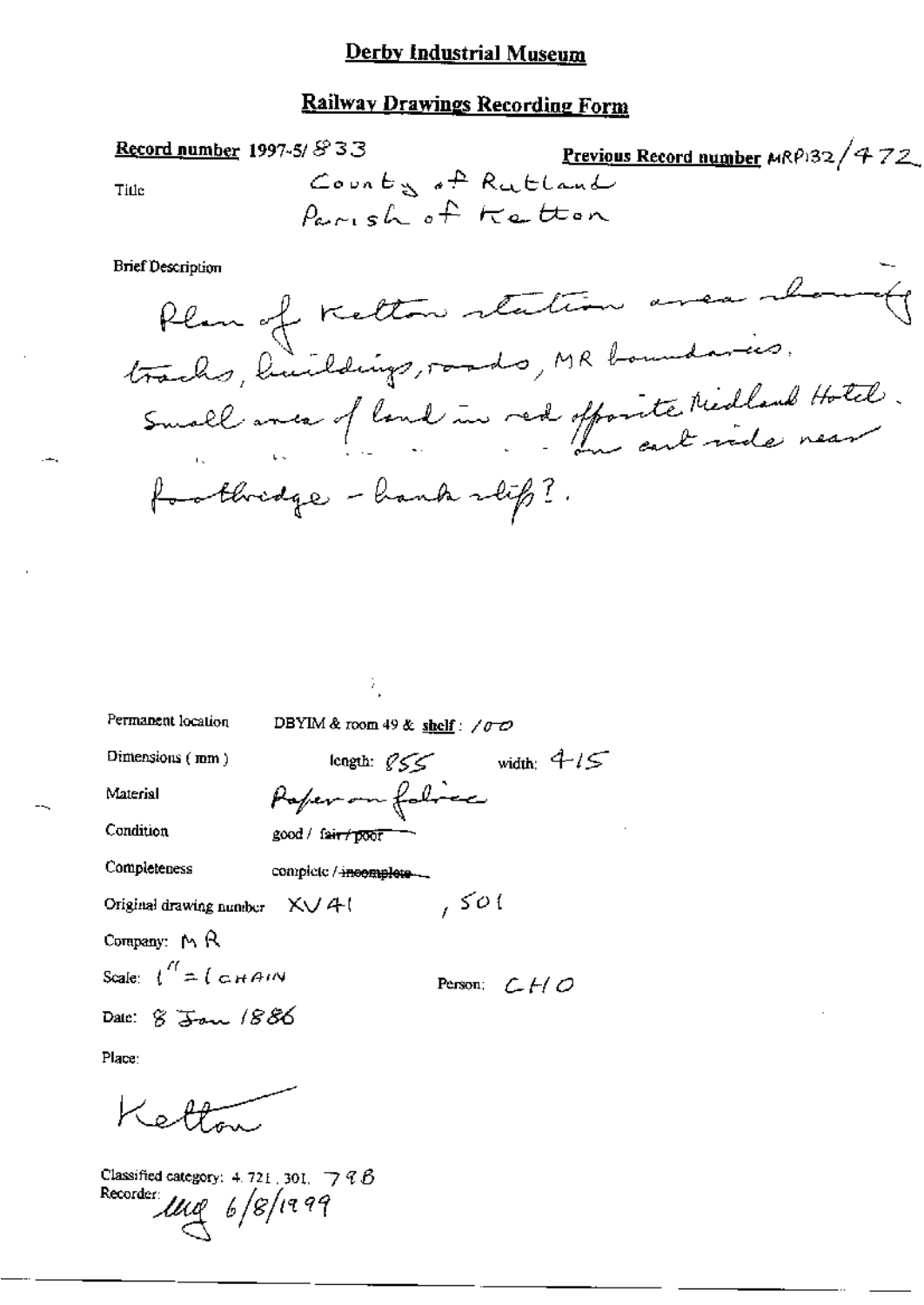# Railway Drawings Recording Form

### Record number 1997-5/593

Previous Record number  $MRPI32/668$ 

Title

**Brief Description** 

| Permanent location                              | DBYIM & room 49 & shelf: $8\overline{7}$ |               |
|-------------------------------------------------|------------------------------------------|---------------|
| Dimensions (mm)                                 | length: $910$                            | width: $560$  |
| Material                                        | Paper on fabres                          |               |
| Condition                                       |                                          |               |
| Completeness                                    | complete / incomplate                    |               |
| Original drawing number $\chi/\chi \to 1$       | $\lambda$                                | 621           |
| Company: MR                                     |                                          |               |
| Scale: $\frac{1}{1}$ $=$ $1 \text{cm}$ $\gamma$ |                                          | Person: $H G$ |
| Date: $N_{\text{max}}$ 1884                     |                                          |               |

Place:

Kelton

Classified category: 4, 721, 301, SO \$22, 79B Recorder:  $41498$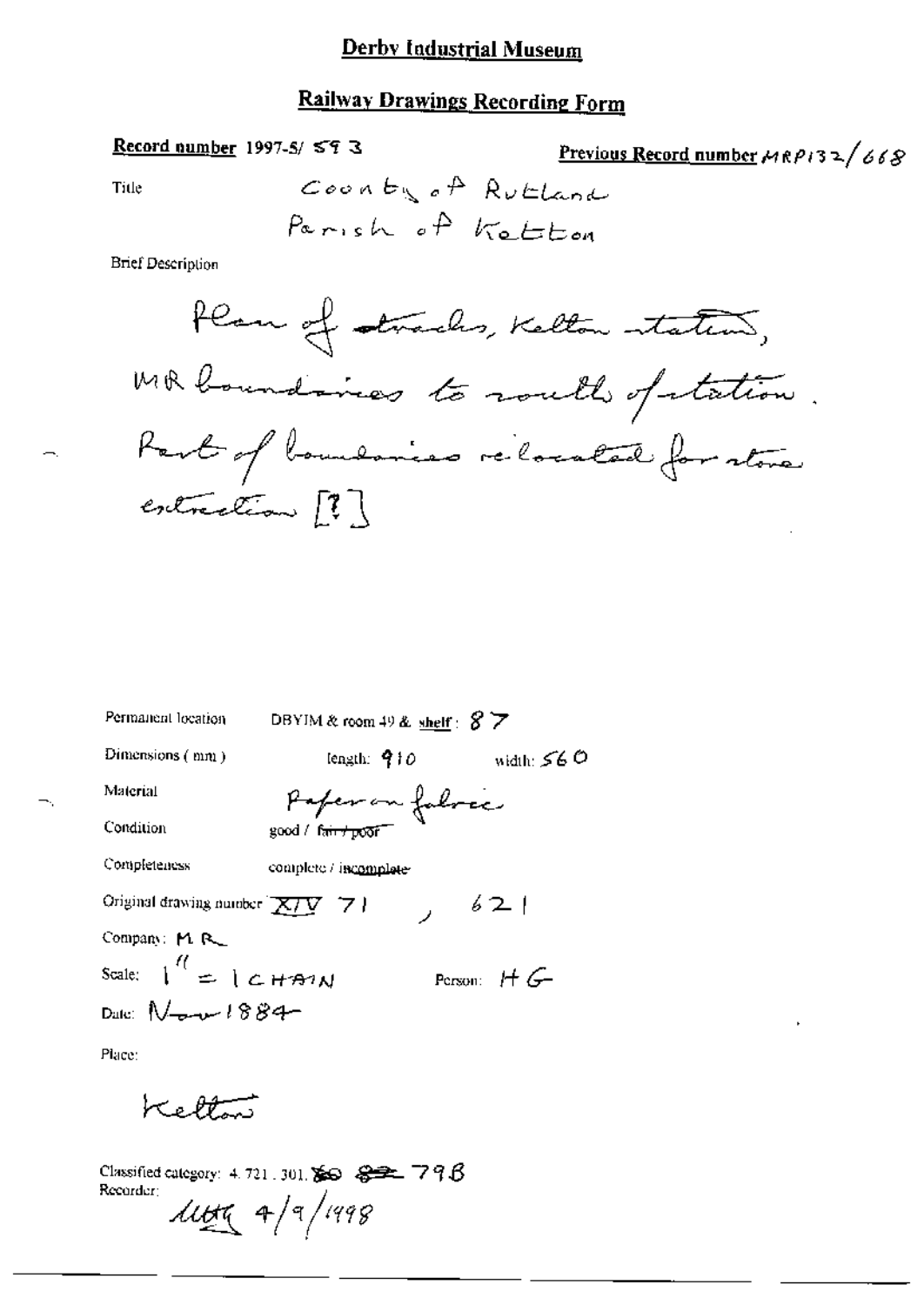# **Railway Drawings Recording Form**

### Record number 1997-5/34-C

Previous Record number  $r_1$ RPi32/384.

Title

**Brief Description** 

Plan howing tracks & houndaries for time to west of stampand station. Detail showing position of turnlable or Smell scale plan shown as well.

length:  $2700$  width:  $660$ Dimensions (mm) Paper on folice Material Condition good / fair+poor Completeness complete / incomplete-587 Original drawing number Company: MR

Scale:  $l'' = 4c$ *FEET*<br> $l'' = 3c + m$ Date:  $Fel-2.1880$ 

Permanent location

DBYIM & room 49 & shelf  $\div$  7  $\overline{3}$ 

Place:

inford

Classified category: 4 721 .301. 60 79B Recorder:  $44 - 10/2/98$ 

Person: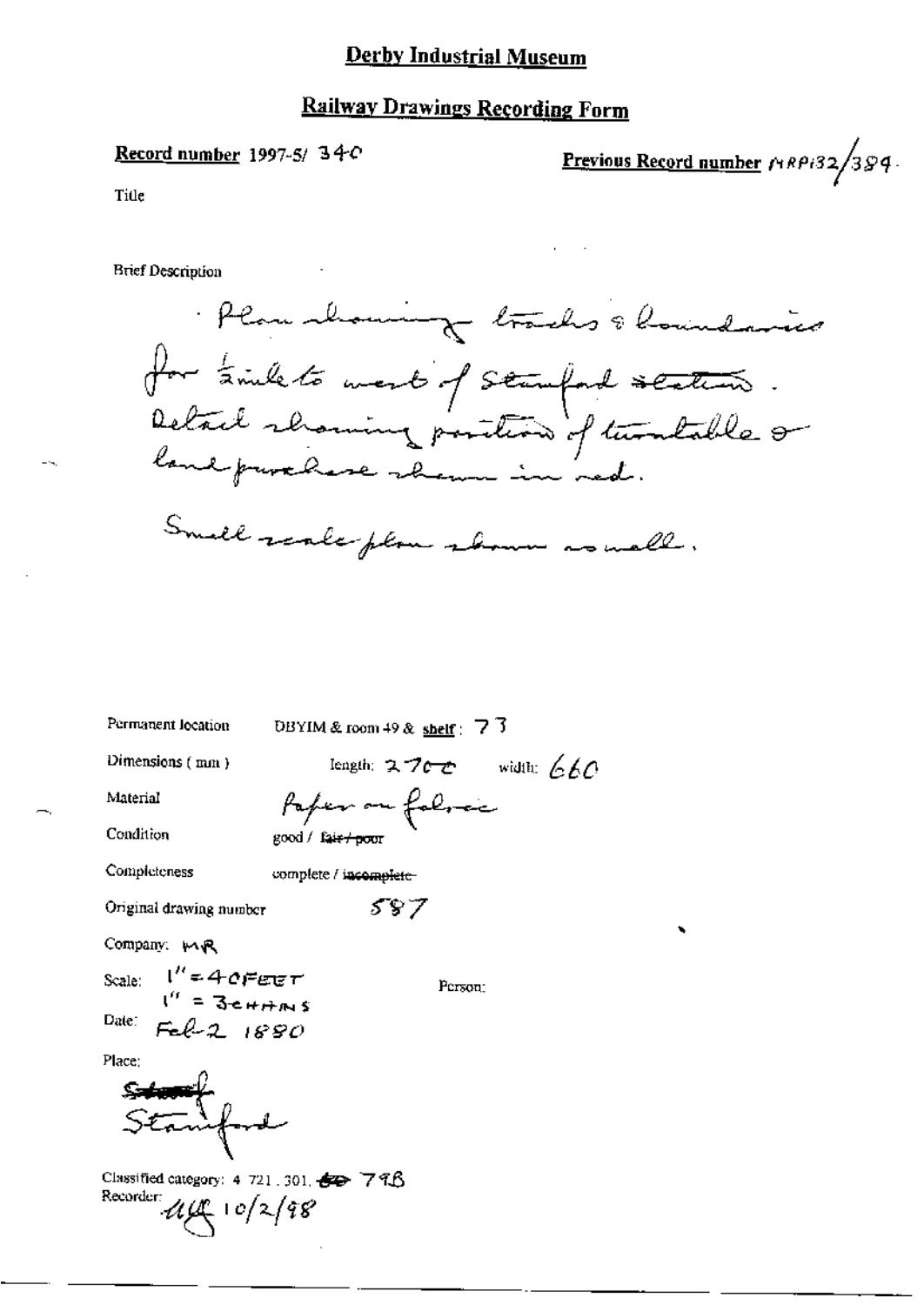# **Railway Drawings Recording Form**

Record number 1997-5/ 403 Previous Record number mn P132/447 ALL SAINTS PARISH Title Broad Meadow

**Brief Description** 

DBYIM & room 49 & shelf: 76 Permanent Iocation

Dimensions (min)

length:  $775$  width:  $320$ 

Material

Condition

Paper on folice good / fair / poor-

Completeness

complete / incomplete

Original drawing number

Company: MR

Scale:  $\int_1^{\mathcal{H}} = 3$  crowns

Person:

 $781$ 

Date:

Place:

Stanford

Classified category:  $4.721$ ,  $301.97$   $796$ Recorder: 100g 2 a 2 2 98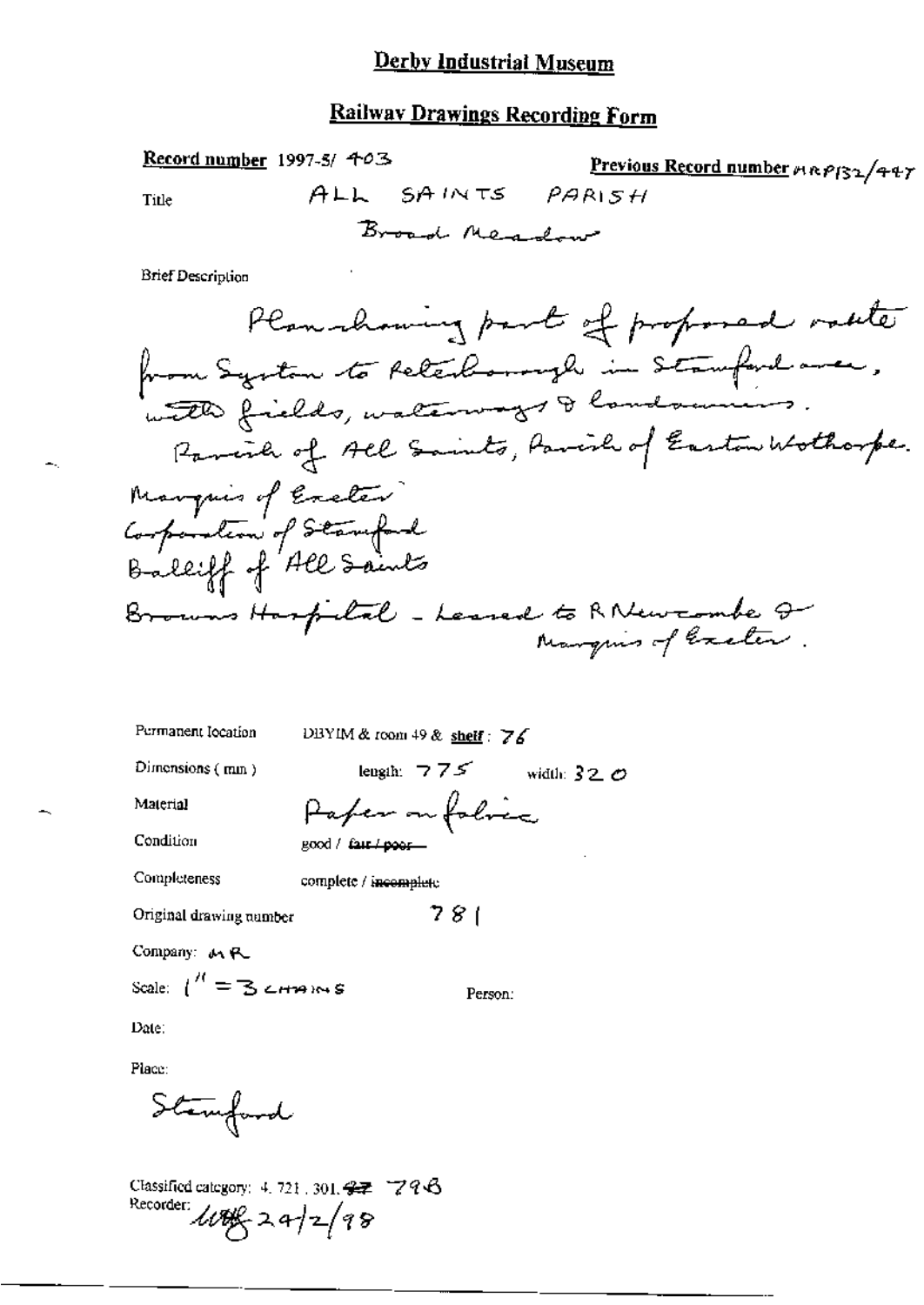Record number 1997-5/688.

Previous Record number  $RRP$ 132/77/

Title

**Brief Description** 

DBYIM & room 49 & shell:  $92$ Permanent location

Dimensions  $(mn)$ 

Material Condition

Tracing paper impaper impalies good / fair / poor --

Completeness complete / mcomplete ---

Original drawing number  $312/5422$ 

Company:

Scale:  $1^{11} = 2^{1}$   $24 + 41$ 

Person.

length:  $7/0$  width: 4-70

Date: April 30, 1872

Place:

Stanford

Classified category:  $4.721 \pm 301.77$  A  $\beta$ Recorder 1114 28. 1.1999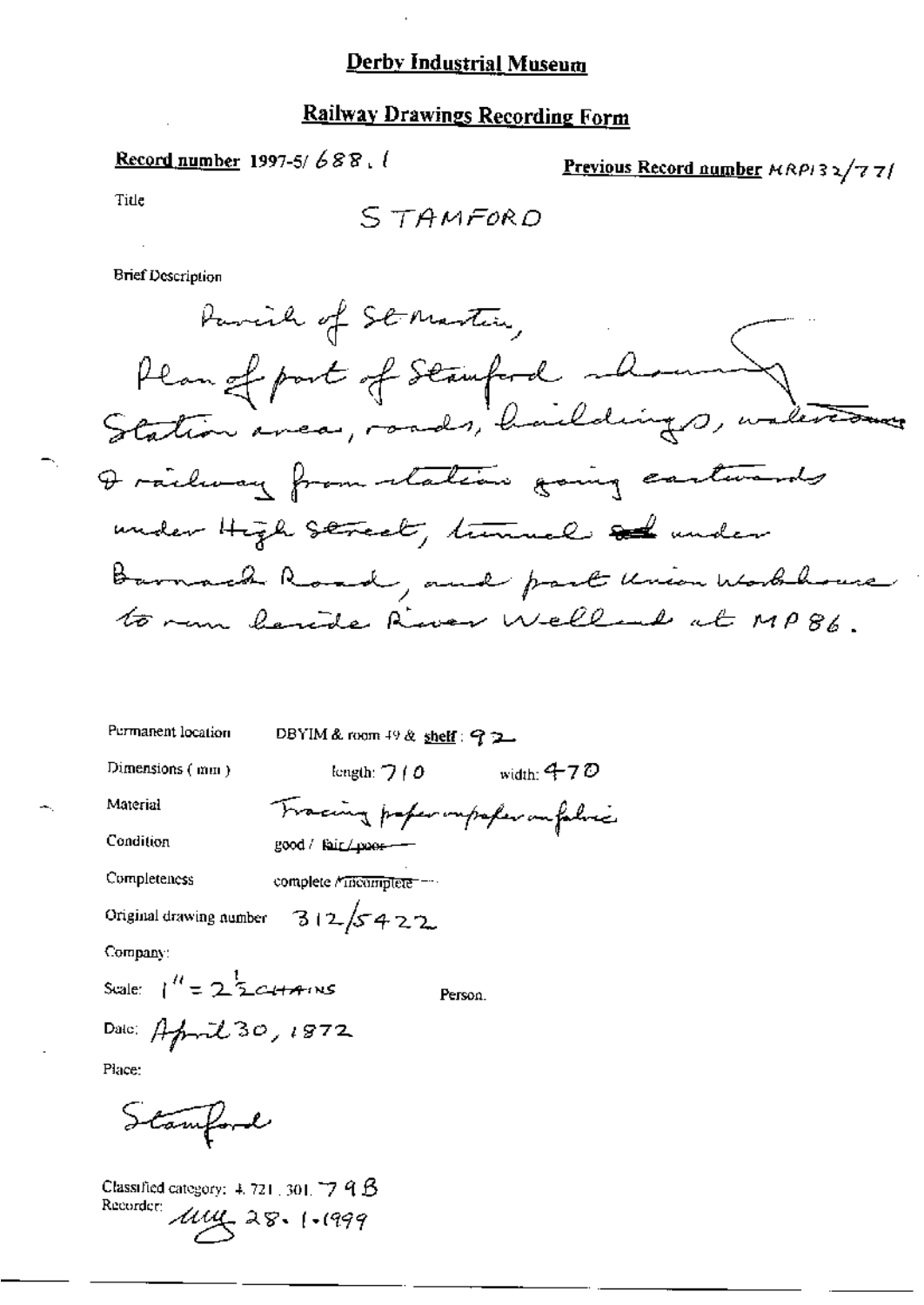# **Railway Drawings Recording Form**

Record number 1997-5/ $\angle$  $\angle$  $\angle$  $\angle$ 

Previous Record number  $MRP/32/77$ PLAN SHEWING PROPOSED SIDING

Title

FROM MIDLAND RAILWAY TO BALLAST WAND NEAR STAMFORD

**Brief Description** 

|               | Plan showing new sidings and |  |
|---------------|------------------------------|--|
| guntin to the | of Ersendine S.B.            |  |

| Permanent location                    |                                                          |                    |
|---------------------------------------|----------------------------------------------------------|--------------------|
| Dimensions $(mn)$                     | knyth: ス $\sigma\sigma$ -රී                              | width: $3\sigma$ O |
| Material                              | Trace poper outspor on folice                            |                    |
| Condition                             | egood fair/poor                                          |                    |
| Completeness                          | complete / incomplete                                    |                    |
|                                       | Original drawing number $3(2)/5423$ , $\epsilon$ 3434/80 |                    |
| Company: you R.                       |                                                          |                    |
| Scale: $1^{\prime\prime}$ = 30 perent |                                                          | Person:            |
| Date: $7/5/1878$                      |                                                          |                    |
| Place:                                |                                                          |                    |
| Stamford                              |                                                          |                    |

Classified category: 4.721, 301, 79 B<br>Recorder: 11644 5/2/1999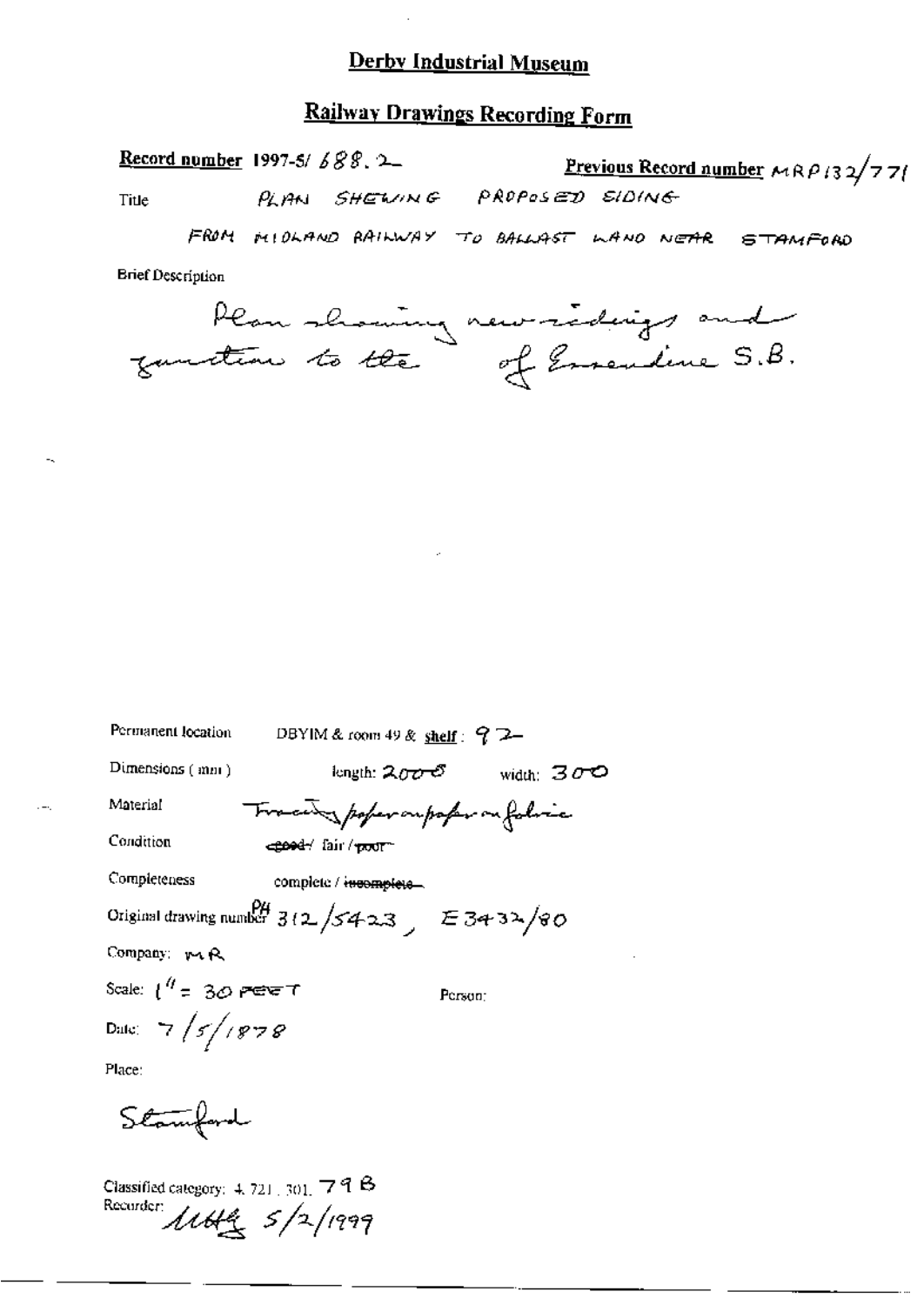# **Railway Drawings Recording Form**

Record number 1997-5/688.3

Previous Record number + RP132/771

Title

÷.

 $\sim$   $\sim$ 

Junction with GN Line

 $Stamfoot$ 

**Brief Description** 

| Permanent location      | DBYIM & toom 49 & shelf: $72-$                   |  |
|-------------------------|--------------------------------------------------|--|
| Dimensions (mm)         | width: $335$<br>length: $565$                    |  |
| Material                | Tracing fabric                                   |  |
| Condition               | good / <del>fair / poor =</del>                  |  |
| Completeness            | complete / mcomplète                             |  |
| Original drawing number | $\mathscr{A}$<br>$E3432/80$ $M_0/$<br>PH312/5423 |  |
| Company: M P            |                                                  |  |
| Scale:                  | Purson:                                          |  |

Date:

Place:

Stanfare

Classified category: 4-721, 301, 79 fB Recorder  $\mu\ell$   $5/2/1999$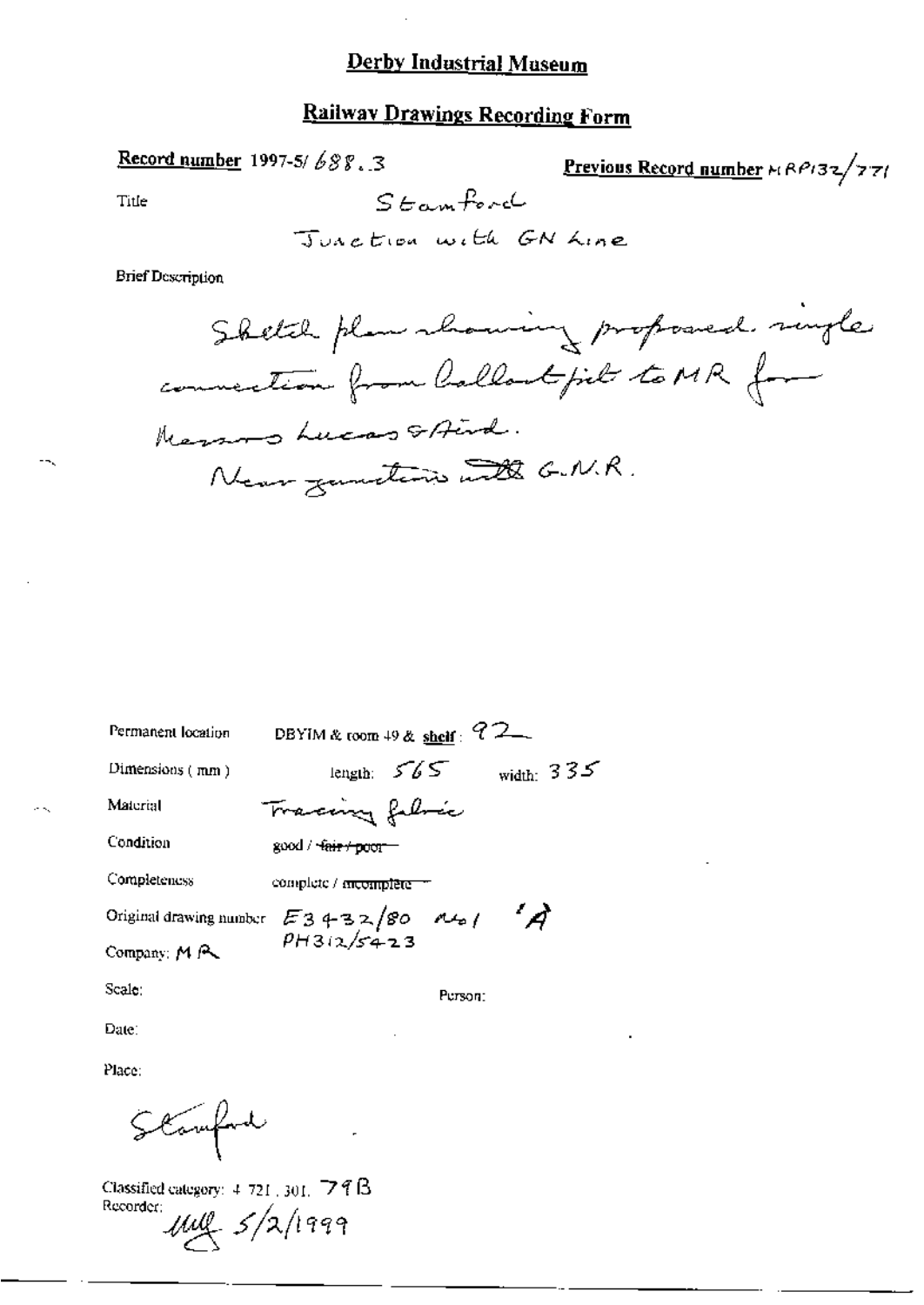width;

 $B'$ 

Entimated cont: 
$$
P_{\text{[Mag}}\neq 0
$$

Permanent location

DBYIM & room 49 & shelf: 92

Dimensions (mm)

Tracing folice

length:

Condition

Material

good / fair / peer-

Completeness complete / incomplete

Original drawing number  $63432/80$   $N=2$ <br> $9H312/5923$ 

Company: MR

Scale:

Person:

Date: 2 of Mar 1878

Place:

Stamford

Classified category: 4.721, 301, 79  $\beta$ <br>Recorder: UUQ 5/2/1999

 $\overline{\phantom{a}}$ 

×Ч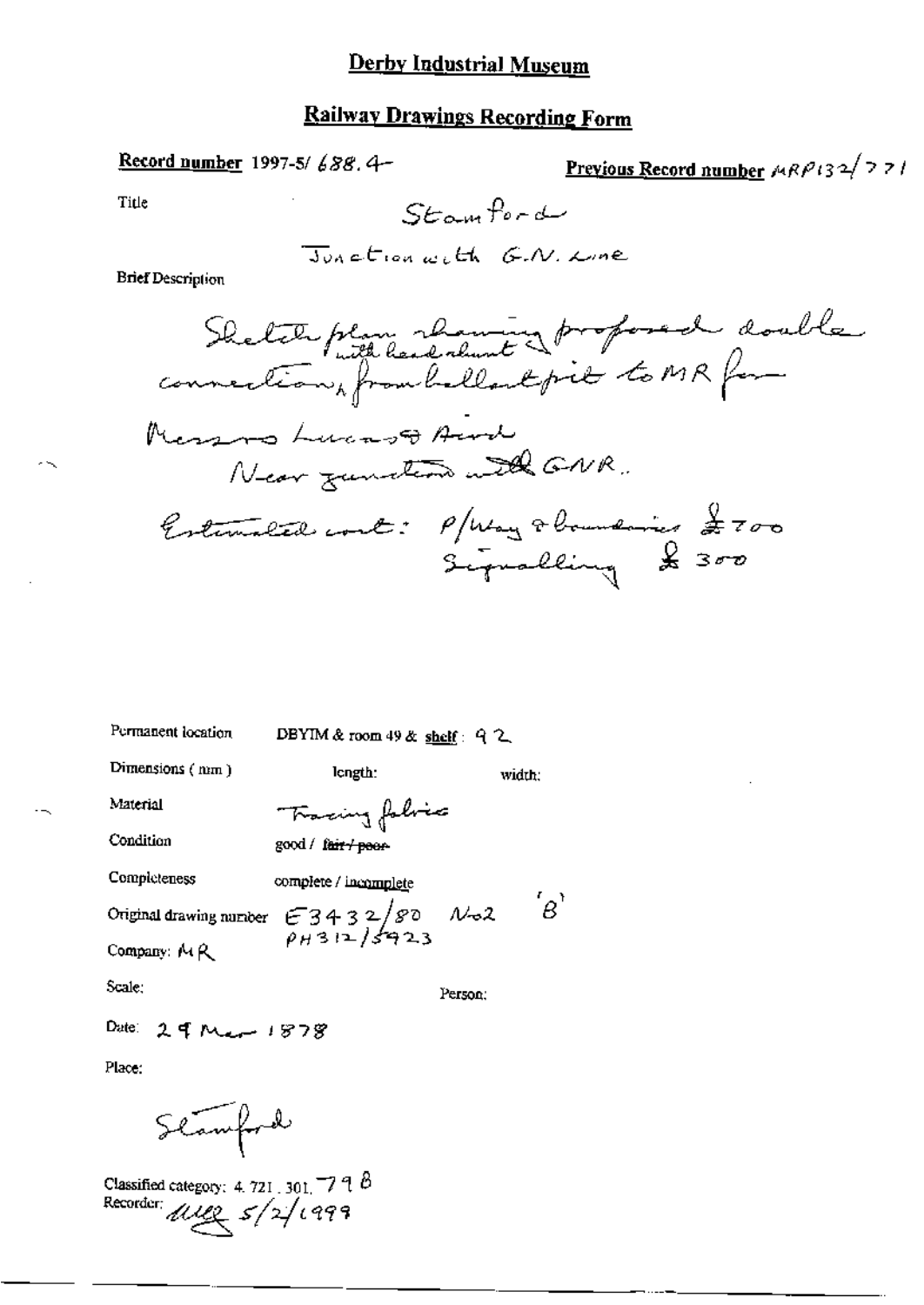Record number 1997-5/377.2

Previous Record number  $MRP/3 \sim \sqrt{+2/5}$ 

Title

**Brief Description** 

Landplan aboming small plats of land to be purchased at stamford I affington.

Permanent location DBYIM & room 49 & shelf : 7

Dimensions  $($  mm $)$ 

length: 330 width:  $2.65$ 

Person:

Material

Condition

**Completeness** complete / incomplete-

Original drawing number

Company: MR

Scale:  $1'' = 3$  chains

Place:

Date:

Stamford & Uffington

Classified category: 4, 721, 301,  $\bullet$  77  $\bullet$ Recorder:  $\mu$  $\mu$ <sub>17/2</sub>/98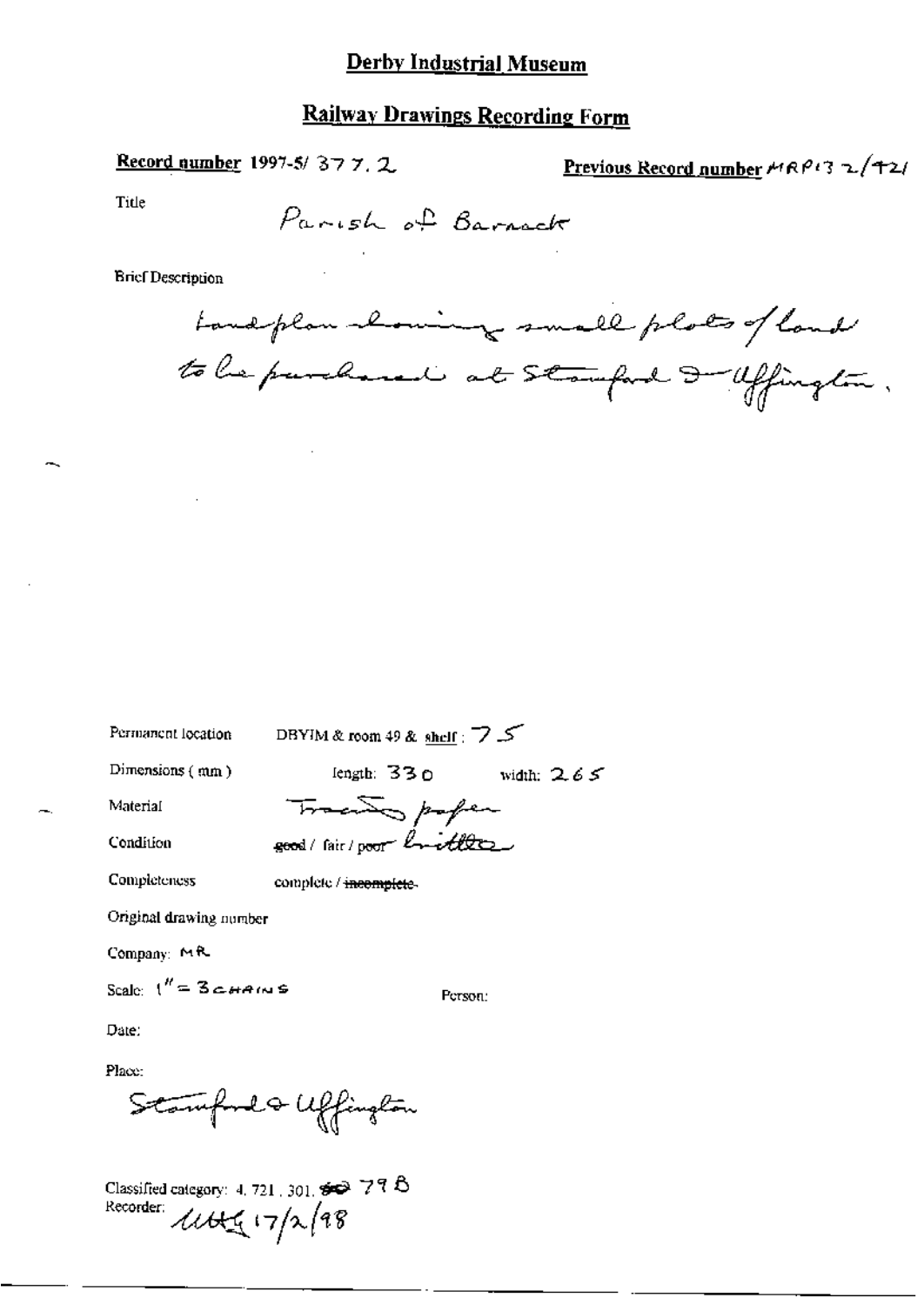### **Railway Drawings Recording Form**



Permanent location DBYIM & room 49 & shelf:  $67$ length: 425 width: 370 Dimensions (mm) Referan fobrec Material Condition good / fair / poor Completeness complete / incomplete Original drawing number  $8 \times 45$ Company: MR Scale:  $1'' = 2 \cos A \sin B$ Person:  $\in \mathcal{W}$   $\mathcal{F}$ . Date:  $N_{\sigma}$  +  $|gg|$ Place: Uffington Classified category:  $4.721 \cdot 301$ ,  $\mathbf{F}$   $\mathbf{F}$   $\mathbf{7}$  and  $\mathbf{8}$ Recorder:  $4466$  25-11-97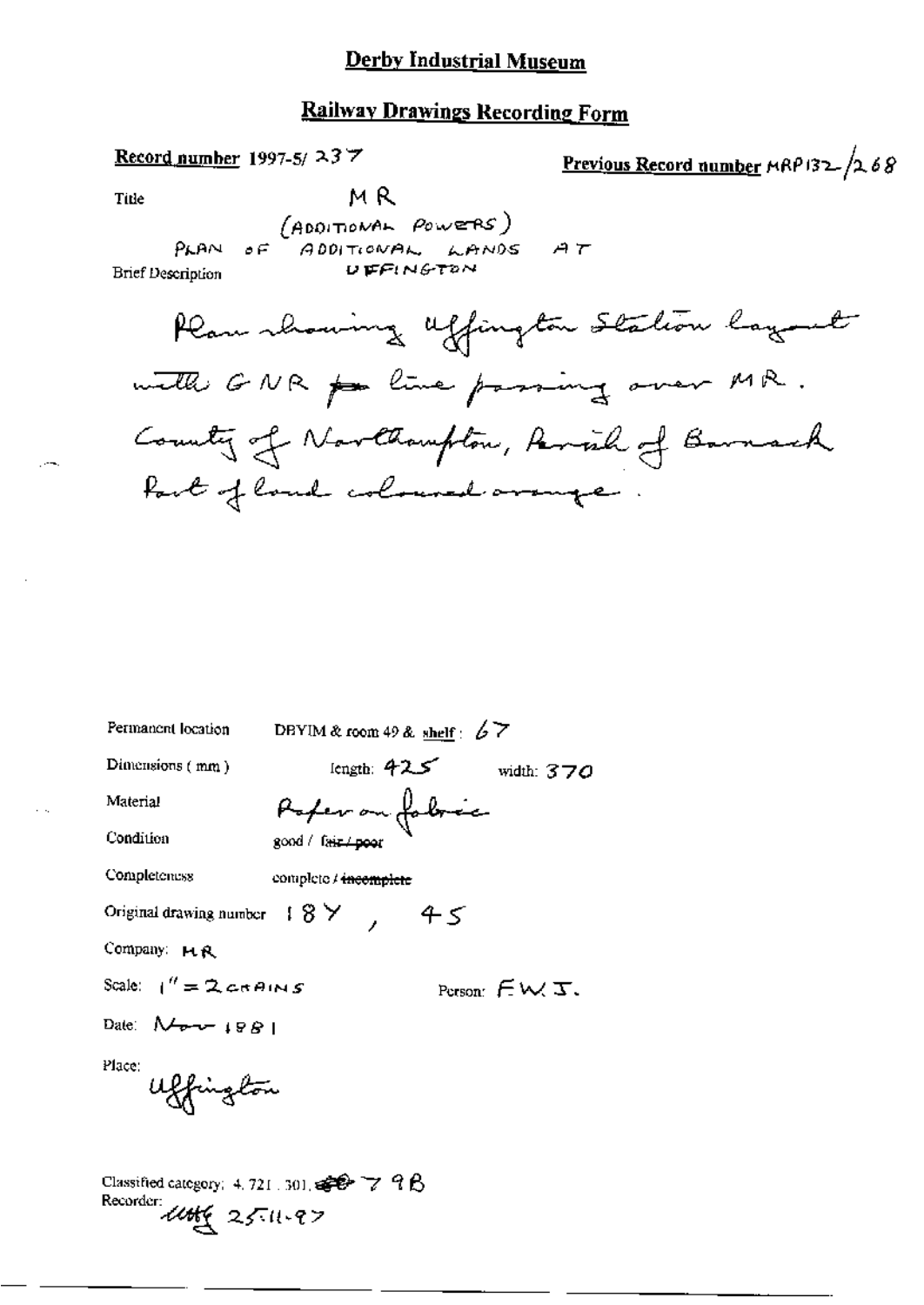### **Railway Drawings Recording Form**

#### Record number 1997-5/976

Previous Record number MRP132/1076

Title

**Brief Description** 



| Permanent location                                                   | DBYIM & room 49 & shelf (3) (  |
|----------------------------------------------------------------------|--------------------------------|
| Dimensions (mm)                                                      | length: $2050$<br>width: $660$ |
| Material                                                             | Paper on foliver               |
| Condition                                                            | good / fair / poor             |
| Completeness                                                         | complete / incomplete.         |
| Original drawing number $\overline{X/\overline{H}}$ 6 $\overline{S}$ | , 111                          |
| Company.                                                             |                                |
| Scale: $t'' = t \in HA$                                              | Person:                        |
| Date: $/88$                                                          |                                |
| Place:                                                               |                                |
| elenborough                                                          |                                |

Classified category: 4, 721 , 301,  $\sqrt{778}$ Recorder use 12/14/1999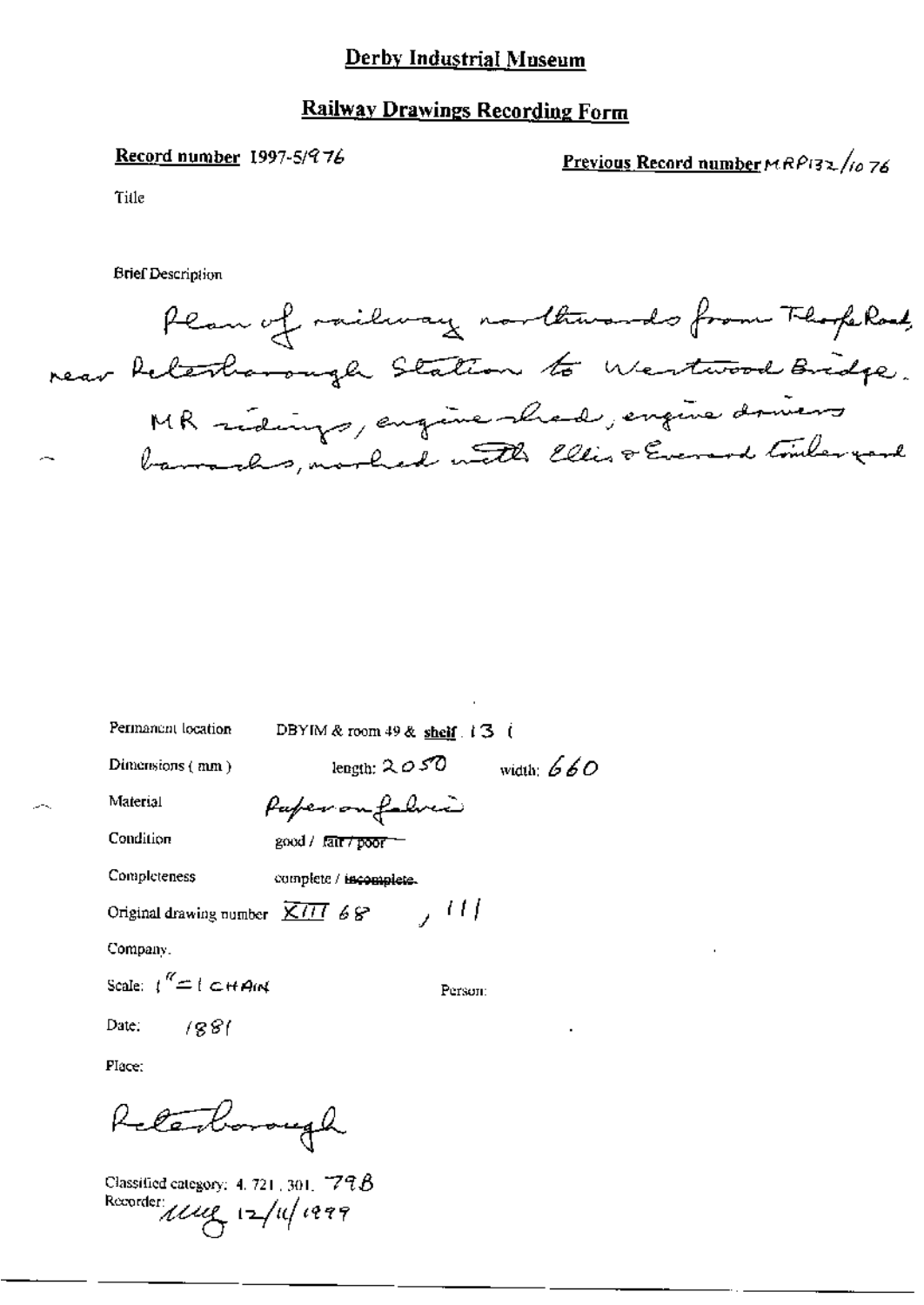# **Railway Drawings Recording Form**

# Record number 1997-5/543

Previous Record number  $A \wedge P$ 132/60

Title

Peterlor

**Brief Description** 

flan showing the Midland Line from Great Northern Railway to great Castern Railway with land and company boundaries.

| Permanent location                      | DBYIM & room 49 & shelf: $84-$ |                                           |
|-----------------------------------------|--------------------------------|-------------------------------------------|
| Dimensions (mm)                         |                                | length: 2060 width: $\frac{1}{200}$ $750$ |
| Material                                | Paper on folice                |                                           |
| Condition                               | good / f <del>air / poor</del> |                                           |
| Completeness                            | complete / incomplete          |                                           |
| Original drawing number                 | 629                            |                                           |
| Company: 14P                            |                                |                                           |
| Scale: $I'' = 40$ $\epsilon$ and $\tau$ | Person:                        |                                           |
| Date:                                   |                                |                                           |
| Place:                                  |                                |                                           |
| Retail maybe                            |                                |                                           |
|                                         |                                |                                           |

Classified category: 4.721, 301,  $\bigoplus$   $\bigoplus$   $\bigoplus$   $\bigoplus$   $\bigoplus$   $\bigoplus$   $\bigoplus$   $\bigoplus$   $\bigoplus$   $\bigoplus$   $\bigoplus$   $\bigoplus$   $\bigoplus$   $\bigoplus$   $\bigoplus$   $\bigoplus$   $\bigoplus$   $\bigoplus$   $\bigoplus$   $\bigoplus$   $\bigoplus$   $\bigoplus$   $\bigoplus$   $\bigoplus$   $\bigoplus$   $\bigoplus$   $\bigoplus$ Recorder:  $\frac{1}{4}$  10/7/1998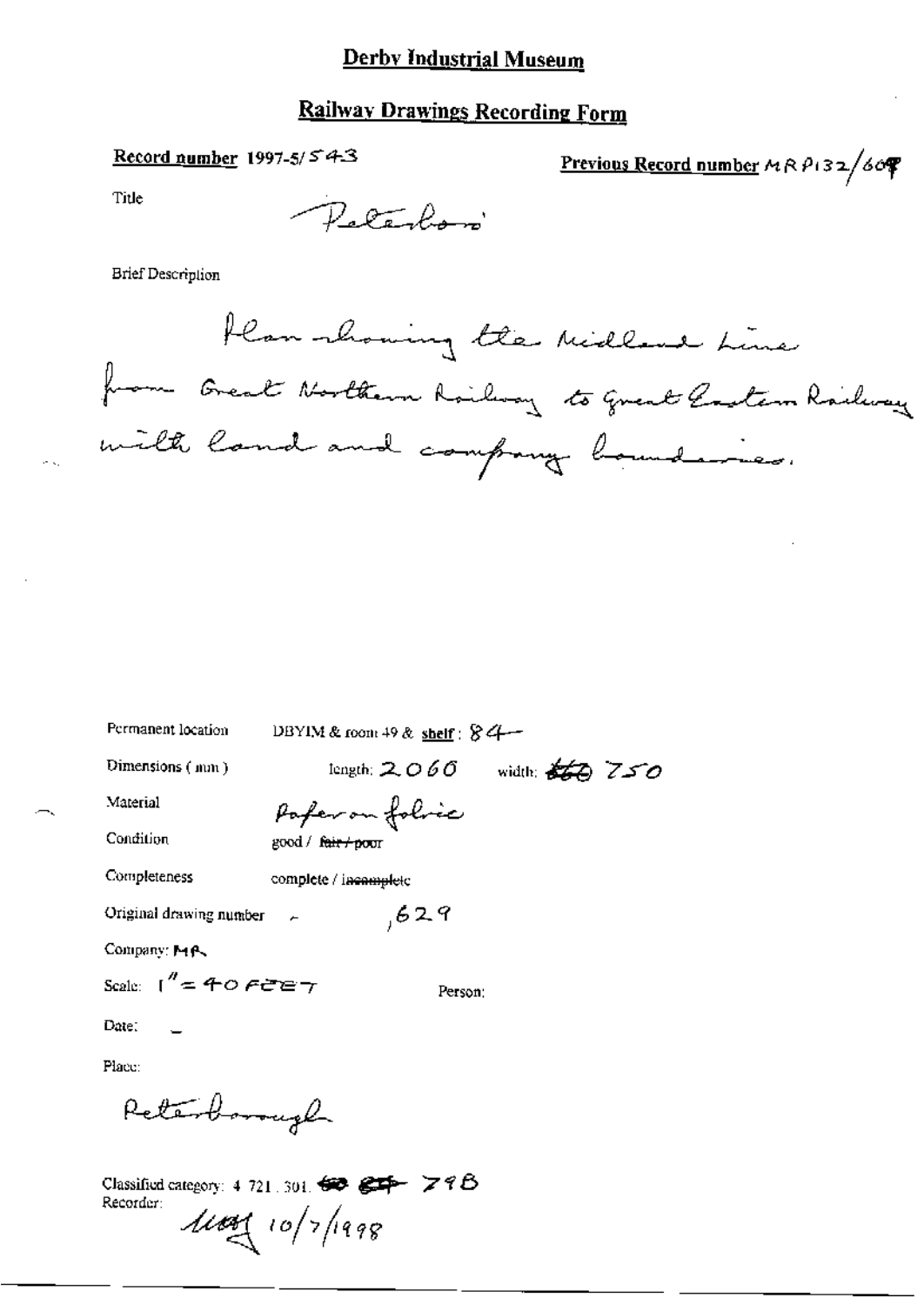# **Railway Drawings Recording Form**

Previous Record number MRP132/126 Record number 1997-5/124-Midlana Railway Title RECONSTRUCTION OF BRIDGE OVER RIVER NEWS PETERBOROUGH **Brief Description** Plan and elevation of new bridge over River Never.

| Permanent location                                                                   | DBYIM & room 49 & shelf: $60$ |  |
|--------------------------------------------------------------------------------------|-------------------------------|--|
| Dimensions $(mn)$                                                                    | length: $1450$ width: $930$   |  |
| Material                                                                             | Pafer - pour edges & ends     |  |
| Condition                                                                            | -geed + fair / poor           |  |
| Completeness                                                                         | complete / incomplete         |  |
| Original drawing number $\sim$                                                       |                               |  |
| Company: $M$ R.                                                                      |                               |  |
| Scale: $\mathfrak{t}^{\prime\prime}=10$ FeT $\mathfrak{t}$                           | Person:                       |  |
| Date: $-$                                                                            |                               |  |
| Place:<br>Peterborough                                                               |                               |  |
| Classified category: 4, 721, 301, $60^\circ$ 7 9 $\beta$<br>Recorder:<br>utta 1/1/97 |                               |  |

ж,